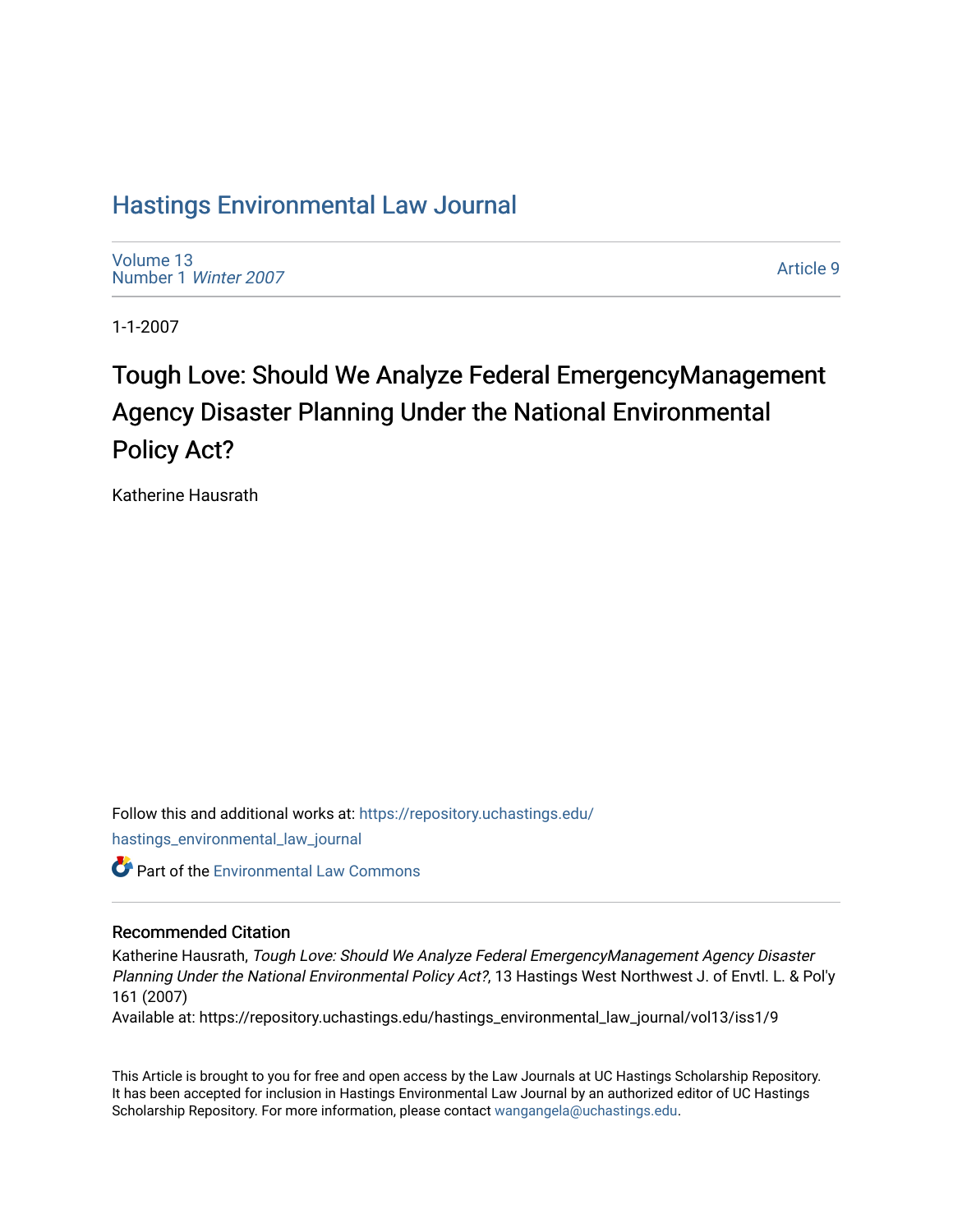## **Tough Love: Should We Analyze Federal Emergency Management Agency Disaster Planning Under the National Environmental Policy Act?**

## **Katherine Hausrath\***

## **Introduction**

The country sat transfixed, watching the streets of New Orleans fill with water in the wake of Hurricane Katrina. On the Internet, on the evening news, and in print journalism, increasingly desperate people begged for government assistance.<sup>1</sup> The mayor of New Orleans, C. Ray Nagin, pleaded for help from federal officials. Their calls highlighted the fact that many coastal areas cannot adequately respond to hurricanes without federal assistance.

Tropical storms have been increasing in intensity since the middle of the last century.<sup>2</sup> The 2005 hurricane season saw a recordbreaking 27 tropical storms; their names used Greek letters for the first time, because more than 21 named storms had occurred.<sup>3</sup> Despite the risk, people continue to locate in hurricane-prone coastal areas<sup>4</sup> and continue to rebuild after each natural disaster. At first glance, rebuilding, even in a hurricane zone, seems like the natural human reaction. As President George W. Bush stated after Hurricane

<sup>\*</sup> Assistant Attorney General for Environmental Enforcement, Office of the Illinois Attorney General. This article does not reflect the opinion of the Office of the Illinois Attorney General.

<sup>1.</sup> Josh White & Peter Whoriskey, *Planning, Response Are Faulted*, WASH. POST, Sept. 2, 2005, at A1, *available at* http://www.washingtonpost.com/wp-dyn/content/ article/2005/09/01/AR2005090102428.html.

<sup>2.</sup> Kerry Emanuel, *Increasing Destructiveness of Tropical Cyclones Over the Past 30 Years,* 436 NATURE 686, 687 (Aug. 4, 2005), *available at* ftp://texmex.mit.edu/pub/ emanuel/PAPERS/NATURE03906.pdf.

<sup>3.</sup> Adrian Sainz, *Tropical Storm Zeta Forms in Atlantic*, ASSOC. PRESS, Dec. 30, 2005, *available at* http://abcnews.go.com/US/wireStory?id=1456893. There are only twentyone named storms because Q, U, X, Y, and Z are not used for tropical storm names. John Pain, *Tropical Storm Wilma Upgraded to Hurricane*, ASSOC. PRESS, Oct. 18, 2005, *available at* http://abcnews.go.com/US/Weather/wireStory?id=1226096.

<sup>4.</sup> John McCormick, *Americans Moving into Harm's Way*, CHI. TRIB., Oct. 8, 2005 at C8.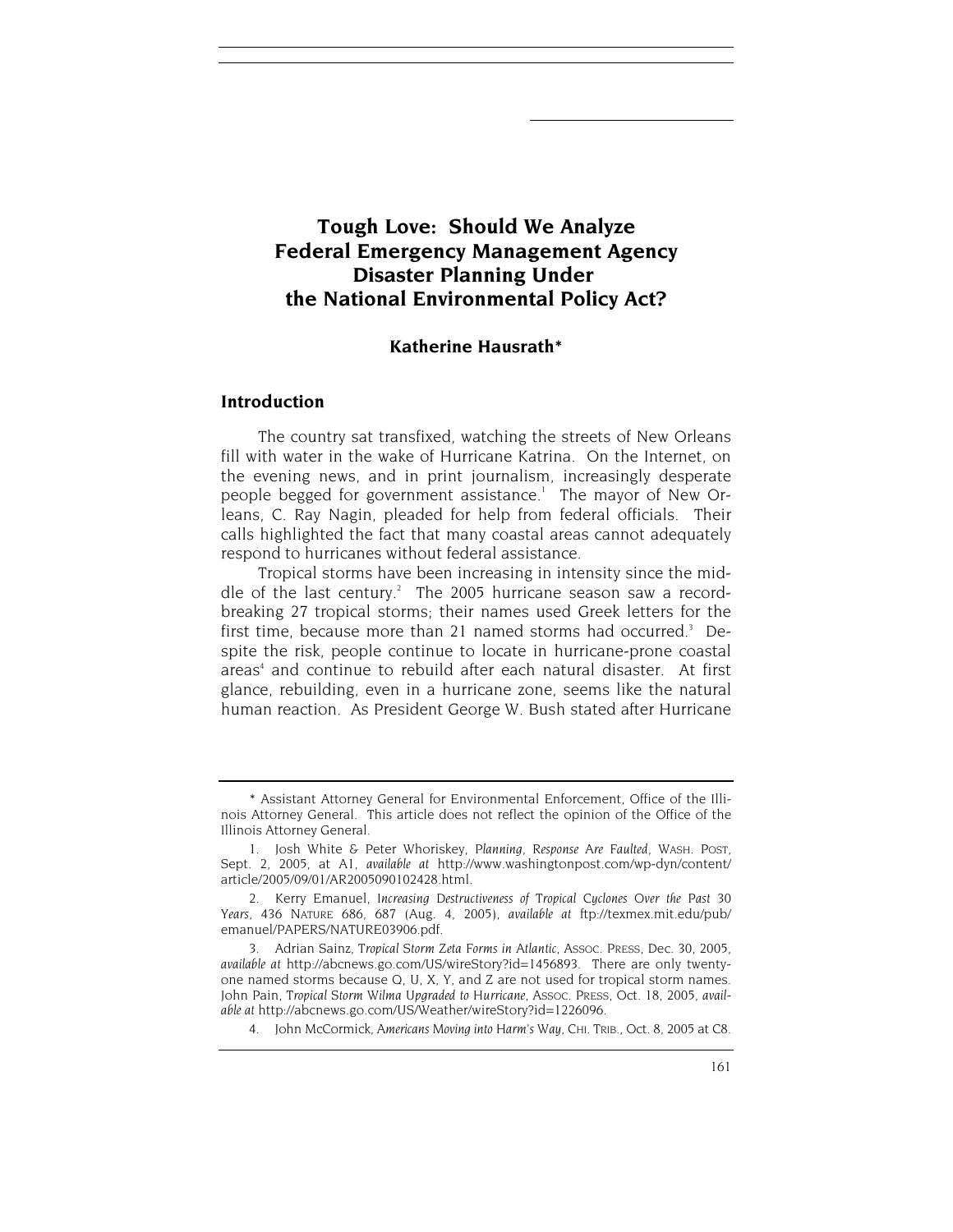Katrina, "we will not just rebuild, we will build higher and better."5 Regardless of political affiliation, it was seen as a mark of triumph over adversity to proclaim that New Orleans would be rebuilt in the same spot, better than ever.<sup>6</sup>

However, this reaction might be too simplistic, given the inherent risks of building in hurricane-prone areas. The country deserves a non-politicized analysis of the environmental and human costs associated with building and living in hurricane-prone areas. Fortunately, our legal system already has a framework in place for analyzing the environmental costs of major federal actions: the National Environmental Policy Act ("NEPA").<sup>7</sup>

NEPA's environmental analysis sections should be applied to Federal Emergency Management Agency ("FEMA") disaster planning, particularly the National Flood Insurance Program and the National Hurricane Program. An Environmental Impact Statement ("EIS") would fulfill the legislative intent of NEPA. This EIS would allow the public and the government to assess the costs and benefits of disaster funding, and would facilitate a more transparent decision-making process. Additionally, analyzing the environmental impacts of developing in hurricane-prone areas would allow rational decisions to be made *before* a disaster happens. Part I of this article will discuss the framework of NEPA, including relevant Supreme Court cases. Part II will look at FEMA programs that deal with hurricanes and floods, and how these programs have affected the development of coastal areas. In Part III, this article will assess the environmental and human toll of Hurricanes Katrina and Rita. Finally, Part IV of this article will argue that preparation of an EIS by FEMA would fulfill the purpose and requirements of NEPA and perhaps help save human lives from the next disastrous storm.

## **I. Relevant NEPA Provisions and Cases**

## **A. NEPA's Mandate**

Enacted in 1970, NEPA creates a "national policy [to] encourage productive and enjoyable harmony between man and his environment"8 and is intended to assure everyone "safe, healthful, productive, and esthetically and culturally pleasing surroundings."9 As part

<sup>5.</sup> President George W. Bush, Address to the Nation (Sept. 15, 2006) (transcript available at http://www.cnn.com/2005/POLITICS/09/15/bush.transcript/).

<sup>6.</sup> Donna Brazile, *I Will Rebuild With You, Mr. President*, WASH. POST, Sept. 17, 2005, at A21, *available at* http://www.washingtonpost.com/wp-dyn/content/article/ 2005/09/16/AR2005091602167\_pf.html.

<sup>7.</sup> National Environmental Policy Act of 1969 ("NEPA"), 42 U.S.C. §§ 4321-4347 (2006).

<sup>8. § 4321.</sup>

<sup>9. § 4331(</sup>b)(2).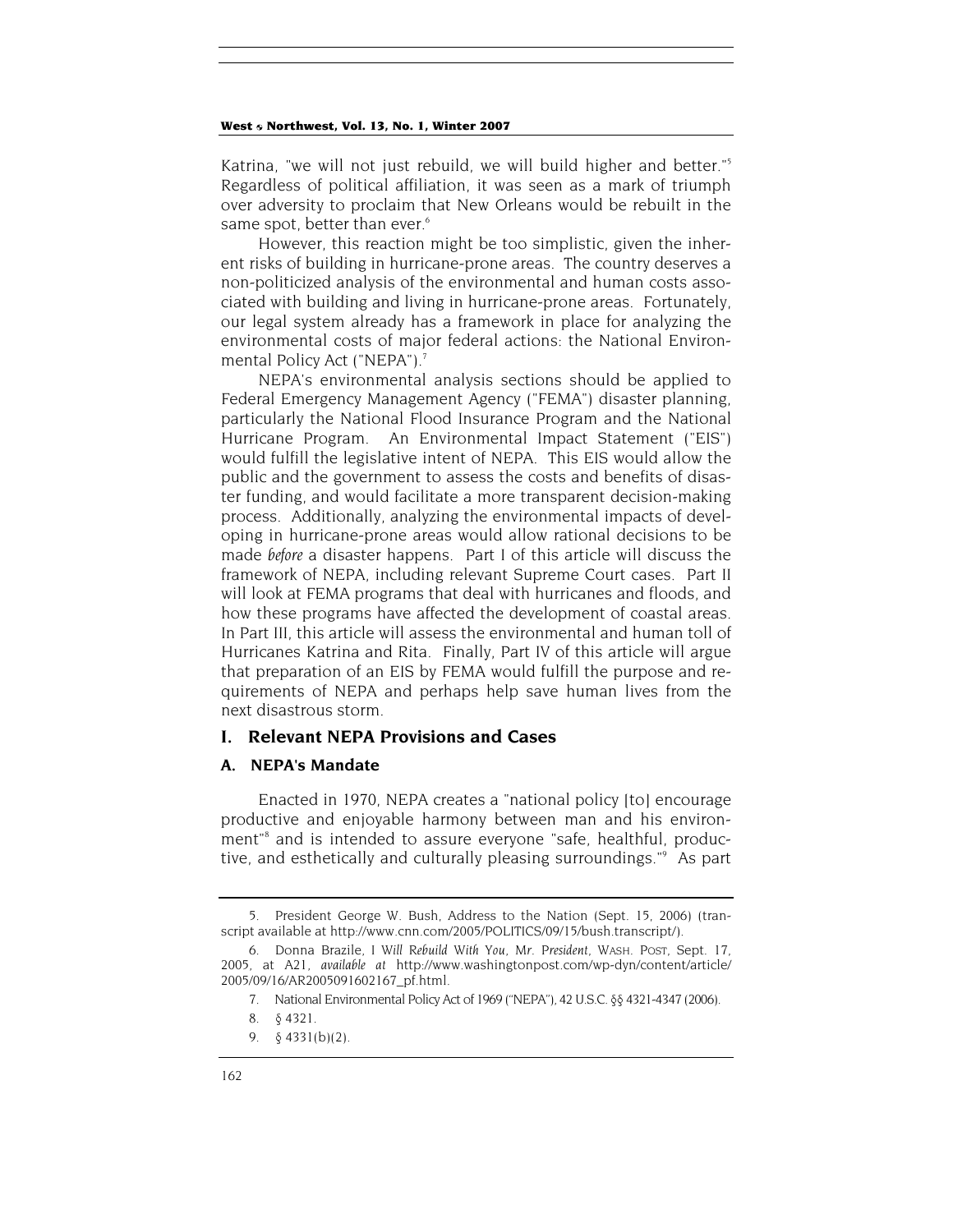of its rationale for passing NEPA, Congress noted that human activity has a significant impact on the natural environment, listing examples such as increased population growth, urban and industrial expansion, resource extraction, and technological advances.<sup>10</sup>

NEPA mandates that all administrative agencies "consider the consequences of their actions on the environment."11 NEPA does not require an agency to choose the most environmentally friendly option, or to come to any particular conclusion when making a decision or undertaking a project. $12$  Instead, as an "action-forcing" statute, NEPA requires certain procedural steps to be taken to analyze the environmental effects of agency proposals and actions.<sup>13</sup> One of the most important of these steps under NEPA, and the focus of this article, is the creation of an EIS.

NEPA directs federal agencies to include in all "major Federal actions significantly affecting the quality of the human environment" a detailed statement on: (i) the environmental impact of the proposed action, (ii) any adverse environmental effects which cannot be avoided should the proposal be implemented, (iii) alternatives to the proposed action, (iv) the relationship between local short-term uses of man's environment and the maintenance and enhancement of long-term productivity, and (v) any irreversible and irretrievable commitments of resources which would be involved in the proposed action, should it be implemented.<sup>14</sup>

The EIS requirement of NEPA serves two purposes. First, it aims to improve agency decision-making, and not simply to "generate paperwork."15 By requiring a detailed analysis of environmental impacts, NEPA "ensures that important effects will not be overlooked or underestimated only to be discovered after resources have been committed."16 Accordingly, an EIS requires an agency to take a "hard look" at the environmental consequences of a proposed action, prior to taking the proposed action.<sup>17</sup>

Second, an EIS provides relevant information to all citizens, including affected parties who might want to play a part in the decision-making process.<sup>18</sup> Publication of the EIS allows the public to

<sup>10. § 4331(</sup>a).

<sup>11.</sup> MATTHEW BENDER & CO., INC., TREATISE ON ENVIRONMENTAL LAW § 9.01 (2002) [hereinafter TREATISE] (quoting S. REP. NO. 91-296, at 14 (1969)).

<sup>12</sup>*. Robertson v. Methow Valley Citizens Council*, 490 U.S. 332, 350 (1989).

<sup>13</sup>*. Id*. at 349.

<sup>14. 42</sup> U.S.C. § 4332(c).

<sup>15. 40</sup> C.F.R. § 1500.1(c) (2005).

<sup>16</sup>*. Methow Valley Citizens Council*, 490 U.S. at 349.

<sup>17</sup>*. Marsh v. Or. Natural Res. Council*, 490 U.S. 360, 374 (1989).

<sup>18</sup>*. Id*.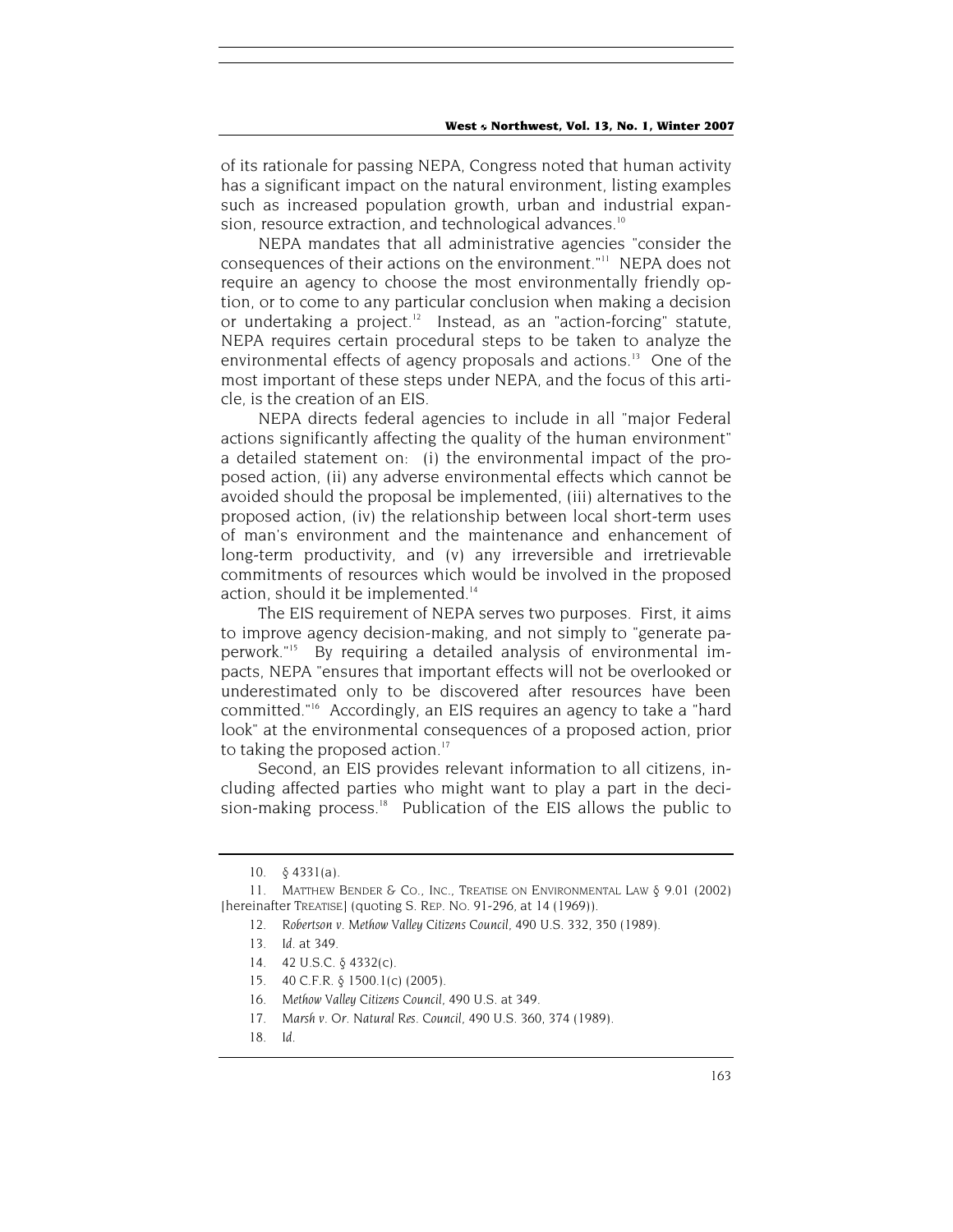understand the impacts of a proposed action, and comment upon the action, and assures the public that the agency has adequately analyzed the environmental impacts of a proposed action.<sup>19</sup>

The Council on Environmental Quality ("CEQ"), an agency authorized by NEPA, has promulgated implementing regulations that contain specific requirements for EISs. The regulations direct agencies to write succinct  $EISs<sub>i</sub><sup>20</sup>$  and to concentrate on alternatives as well as the salient issues. $21$  Each EIS must address the environment that will be affected by the proposed federal action as well as each of the alternatives for the action. $22$ 

## **1. Major Federal Actions**

Although NEPA requires an EIS for all major federal actions, the definition of a "major federal action" is not completely clear in NEPA or its implementing regulations. The CEQ regulations define a "major federal action" as an action that may be "major" and is potentially subject to federal control or responsibility.<sup>23</sup> The term "major" does not have an independent meaning separate from the term "significantly affecting."24 In other words, NEPA does not intend the acting agency to analyze whether an action is major and whether the action significantly affects the environment. Instead, the terms are interpreted in conjunction with each other.<sup>25</sup>

The word "action" includes activities, projects, and programs that the acting federal agency finances, conducts, regulates, or approves.26 Action also refers to agency rules, regulations, policies, and procedures, and an agency's implementation of a specific statutory program. $^{27}$  Budget appropriation requests are not "actions" that require an EIS, because an appropriation simply provides funds for authorized programs.28 Accordingly, the underlying action might be subject to an EIS, but once the action is authorized, the funding does not require an EIS.29

In order to determine whether an action "significantly" affects the environment, the agency must look at both the "context" of the

28*. Andrus v. Sierra Club*, 442 U.S. 347, 349 (1979).

<sup>19</sup>*. Balt. Gas & Elec. Co. v. Natural Res. Def. Council, Inc*., 462 U.S. 87, 97 (1983).

<sup>20. 40</sup> C.F.R. § 1502.7 (2005).

<sup>21. § 1502.14.</sup>

<sup>22. § 1502.15.</sup>

<sup>23. § 1508.18.</sup>

<sup>24</sup>*. Id.*

<sup>25</sup>*. Id.*

<sup>26.</sup> TREATISE § 9.02, *supra* note 11.

<sup>27. 40</sup> C.F.R. § 1508.18(b) (2005).

<sup>29</sup>*. Id*. at 362.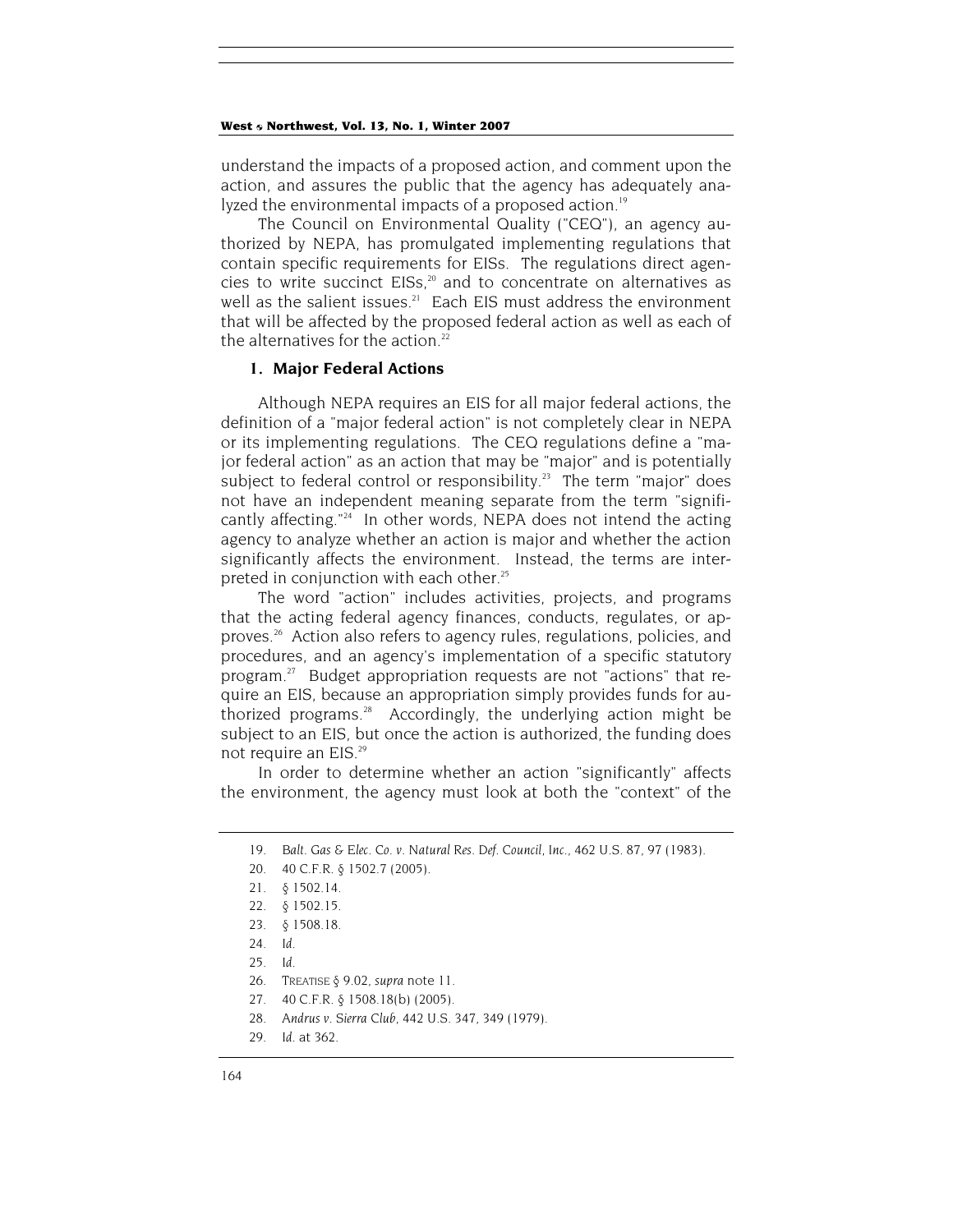action and the "intensity" of the action's impact.<sup>30</sup> The *context* of the action includes how the action affects society at the local, regional, and national level.<sup>31</sup> Several factors address the *intensity* of an action, including: (1) the effect of the proposed action on public health and safety; (2) unique characteristics of the geographic area; (3) how controversial the effects may be on the environment; (4) how uncertain the risks are to the environment; (5) whether the action will establish a precedent; (6) the cumulative effect of this action when combined with other actions; (7) the impact on scientifically, culturally, or historically important resources; (8) the impact on endangered or threatened species; and (9) whether the action violates environmental protection laws at the federal, state, or local level.<sup>32</sup>

## **2. When Must an EIS Be Prepared, and What Must It Analyze***?*

NEPA directs the agency to analyze all environmental impacts and adverse effects of the action that cannot be avoided.<sup>33</sup> The definition of "effect" in the CEQ regulations includes both direct and indirect effects.<sup>34</sup> The CEQ regulations treat the term "effect" and "impact" interchangeably.<sup>35</sup> Direct effects are impacts from the action that "occur at the same time and place."36

Indirect effects are impacts "caused by the action and are later in time or farther removed in distance."<sup>37</sup> These effects must still be "reasonably foreseeable."<sup>38</sup> The CEQ enumerates several specific indirect effects, including "growth inducing effects and other effects related to induced changes in the pattern of land use, population density or growth rate, and related effects on air and water and other natural systems, including ecosystems."<sup>39</sup>

The U.S. Supreme Court describes NEPA as having an "inherent" "rule of reason" that governs whether an agency must prepare an EIS.<sup>40</sup> The agency must determine whether the EIS would provide useful information necessary to the decision-making process. $41$  In other words, if the EIS would not help the agency understand the en-

- 31. § 1508.27.
- 32*. Id.*
- 33. 42 U.S.C. § 4332(c).
- 34. 40 C.F.R. § 1508.8 (2005).
- 35*. Id.*
- 36*. Id.*
- 37*. Id.*
- 38*. Id.*
- 39*. Id.*

41*. Id.*

<sup>30. 40</sup> C.F.R. § 1508.27 (2005).

<sup>40</sup>*. Dep't of Transp. v. Pub. Citizen*, 541 U.S 752, 767 (2004).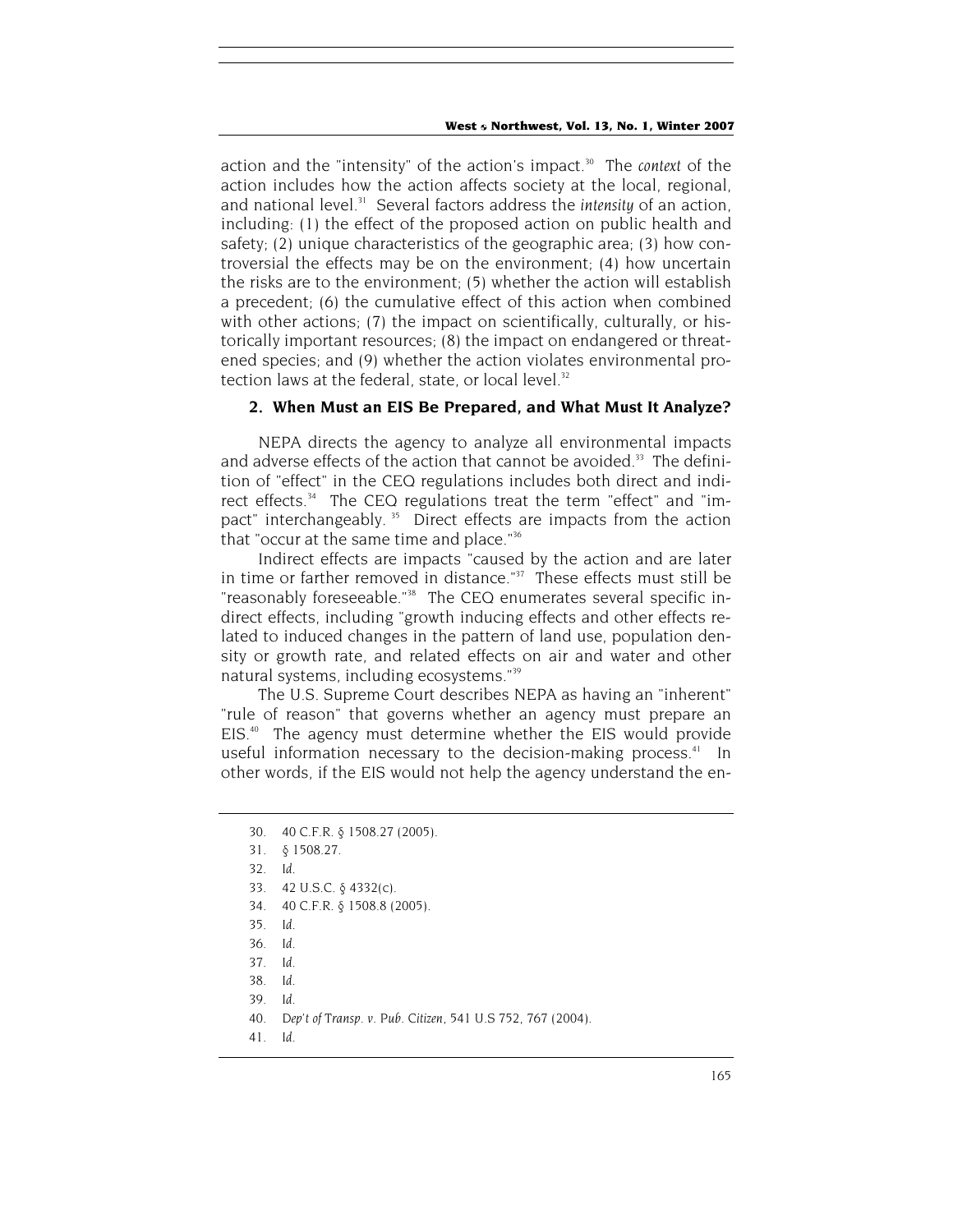vironmental consequences of its proposed project, $42$  then it would be unreasonable to require an agency to prepare an EIS. Thus, it would violate the "rule of reason" to require an agency prepare an EIS for an action it has no discretion in performing.<sup>43</sup>

For an environmental impact to be included in an EIS, the agency's action must have more than a "but for" causal relationship with a particular environmental effect.<sup>44</sup> Instead, the proposed action must have "a reasonably close causal relationship" to the environmental effect.<sup>45</sup> This analysis is akin to the proximate cause analysis in torts law.46

An agency need not consider the psychological harm that might result to the public from an action it takes. In *Metropolitan Edison Company v. People Against Nuclear Energy*, 460 U.S. 774 (1983), the Nuclear Regulatory Commission was not required to analyze potential psychological harm to residents from the risk of another accident if the Three Mile Island nuclear power plants were reopened.<sup>47</sup> The Court held that psychological harm did not arise from an impact on the physical environment, and accordingly, NEPA did not apply.<sup>48</sup>

## **3. Alternatives in an EIS**

In the discussion of each alternative to a proposed action, the federal agency must analyze eight factors: $49$  (1) the direct effects of the action and the significance of these effects, (2) the indirect effects of the action and the significance of these effects, (3) possible conflicts between the proposed action and other governmental "land use plans, policies and controls for the area concerned," (4) the environmental effects of the different alternatives, (5) the "energy requirements and conservation potential" of the different alternatives, (6) the "natural or depletable resource requirements" of each alternative, (7) impacts on urban quality and historic and cultural resources, and (8) the capacity to "mitigate adverse environmental impacts."

- 45*. Metro. Edison Co. v. People Against Nuclear Energy*, 460 U.S. 766, 774 (1983).
- 46*. Id*.
- 47*. Metro. Edison Co.*, 460 U.S. at 779.
- 48*. Id.* at 774.
- 49. 40 C.F.R. § 1502.16 (2005).

<sup>42</sup>*. See* 40 C.F.R. § 1502.1 (2005).

<sup>43</sup>*. Dep't of Transp*., 541 U.S. at 769. For a further discussion of this issue, *see infra* the text accompanying Section I.B.3.

<sup>44</sup>*. See Dep't of Transp.*, 541 U.S at 767.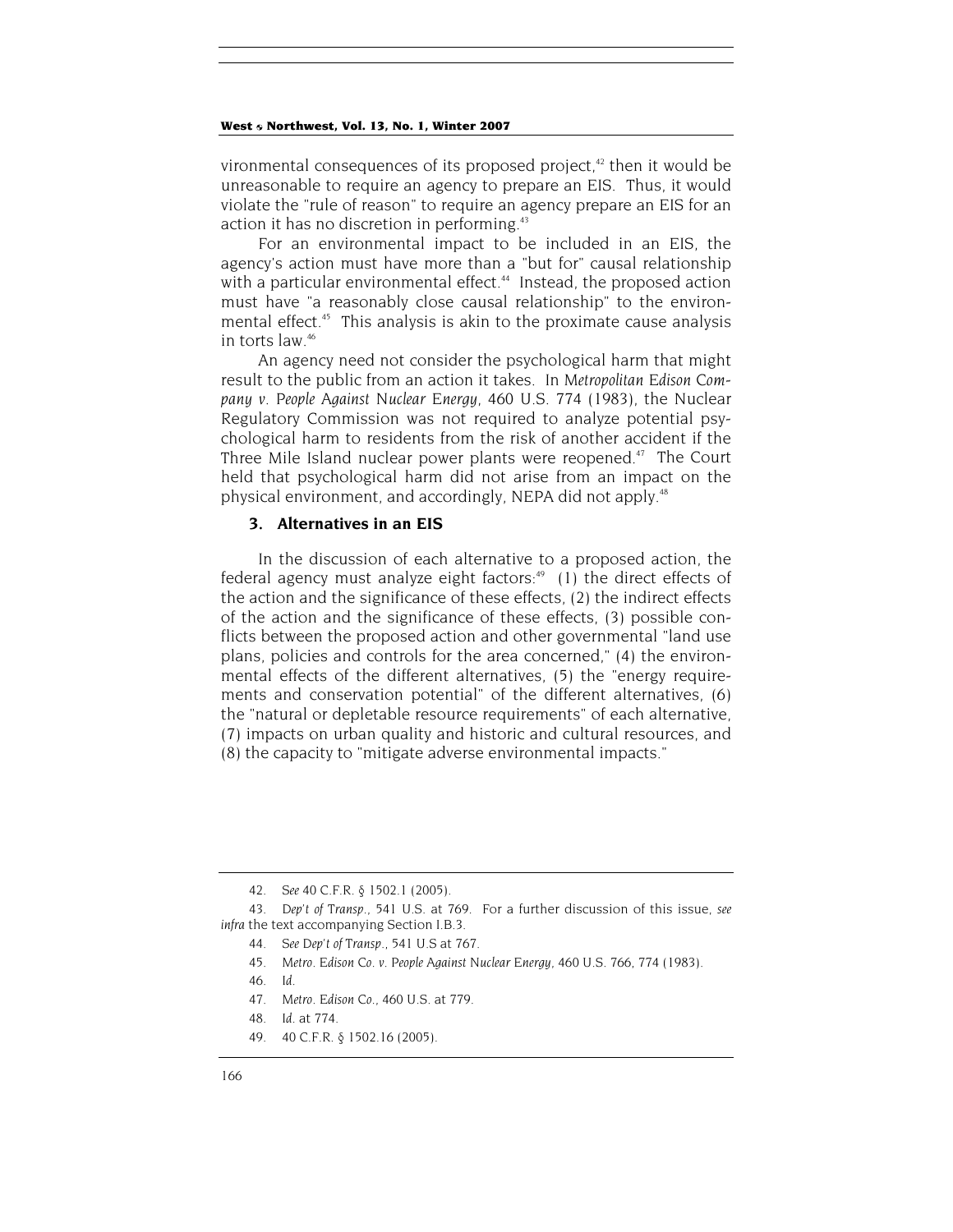## **4. Mitigation Measures and "Worst Case Analyses"**

An EIS need not contain a fully developed plan for mitigating negative environmental impacts.<sup>50</sup> Accordingly, the U.S. Supreme Court has held that the Forest Service may issue a special land use permit for a ski resort, without creating or implementing a detailed plan to mitigate adverse effects on air quality and an off-site population of mule deer that used the area for a winter range.<sup>51</sup>

Despite that ruling, an EIS must contain a detailed investigation of possible mitigation measures<sup>52</sup> in order to analyze the severity of various environmental effects. A discussion of mitigation measures fulfills the "action-forcing" nature of NEPA.<sup>53</sup> CEQ regulations direct an agency to consider possible mitigation measures when outlining the scope of the  $EIS<sub>1</sub><sup>54</sup>$  when looking at possible alternatives to the proposed action,<sup>55</sup> when discussing possible consequences of an action, $56$  and when explaining a final decision. $57$ 

Furthermore, an EIS need not contain a "worst case analysis" of possible environmental impacts.<sup>58</sup> Instead of including a worst case analysis, an agency must summarize credible scientific evidence that is relevant to an evaluation of the adverse impacts.<sup>59</sup> Additionally, the agency must evaluate the likelihood of a particular environmental impact by using "theoretical approaches or research methods generally accepted in the scientific community."<sup>60</sup>

- 53*. Methow Valley Citizens Council*, 490 U.S. at 352.
- 54. 40 C.F.R. § 1508.25(b)(3) (2005).
- 55. § 1502.14(f).
- 56. § 1502.16(h).
- 57. § 1505.2(c).
- 58*. Methow Valley Citizens Council*, 490 U.S. at 359.
- 59*. Id*.
- 60*. Id*. at 354 (quoting 40 C.F.R. § 1502.22(b) (1987) (internal quotations omitted).

<sup>50</sup>*. Methow Valley Citizens Council*, 490 U.S. at 359.

<sup>51</sup>*. Id*.

<sup>52.</sup> Under CEQ regulations, "mitigation" includes: "(a) Avoiding the impact altogether by not taking a certain action or parts of an action; (b) Minimizing impacts by limiting the degree or magnitude of the action and its implementation; (c) Rectifying the impact by repairing, rehabilitating, or restoring the affected environment; (d) Reducing or eliminating the impact over time by preservation and maintenance operations during the life of the action; or (e) Compensating for the impact by replacing or providing substitute resources or environments." 40 C.F.R. § 1508.20 (2005).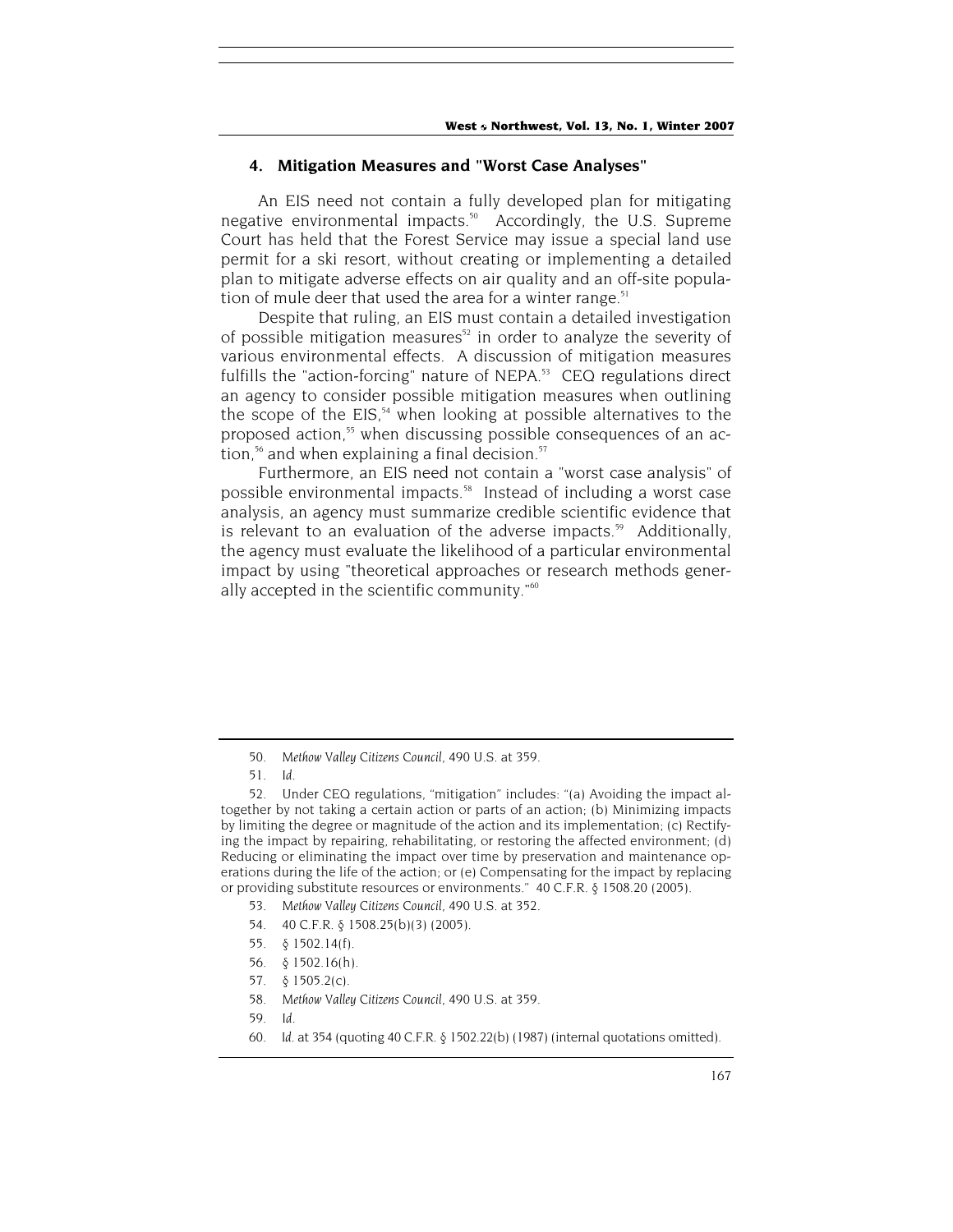#### **B. When Is an EIS Not Required?**

#### **1. Categorical Exclusions**

An agency is not required to prepare an EIS if the proposed action is "categorically excluded."61 A "categorical exclusion" is defined as a group of actions that do not have a significant effect — individually or cumulatively  $\frac{1}{2}$  on the human environment.<sup>62</sup> To implement a categorical exclusion, the agency must have adopted regulations stating that this category of actions has no significant effect. These regulations also must provide for the preparation of an EIS when a normally excluded action in actuality has a significant environmental effect.<sup>63</sup>

## **2. Environmental Assessments with a Finding of No Significant Impact**

CEQ regulations also allow an agency to prepare an Environmental Assessment ("EA") when the agency's proposed action is not categorically excluded from the EIS requirements, but an EIS is not clearly required.<sup>64</sup> An EA is a "concise public document"<sup>65</sup> intended to "[b]riefly provide sufficient evidence and analysis" to determine whether it is necessary for an agency to prepare an EIS.<sup>66</sup> If, after preparing an EA, an agency decides that an EIS is not necessary, the agency will issue a "finding of no significant impact" ("FONSI"). $67$  A FONSI must detail the agency's rationale for why the proposed action will not have a significant impact on the human environment.<sup>68</sup>

## **3. The Agency Has No Discretion to Prevent the Proposed Action**

An agency is not required to prepare an EIS when the agency has no discretion to prevent the environmental impact at issue, because the agency cannot be considered a legally relevant cause of the environmental effect.<sup>69</sup> Thus, the Federal Motor Carrier Safety Administration ("FMCSA") did not violate NEPA when it did not analyze the environmental effect of an increase in vehicle traffic after Mexican

69*. See Dep't of Transp.*, 541 U.S. at 770.

<sup>61. 40</sup> C.F.R. § 1508.4 (2005).

<sup>62</sup>*. Id.*

<sup>63</sup>*. Id.*

<sup>64. §§ 1501.4(</sup>a)-(b).

<sup>65. § 1508.9(</sup>a).

<sup>66. § 1508.9(</sup>a).

<sup>67. § 1501.4.</sup>

<sup>68. § 1508.13.</sup>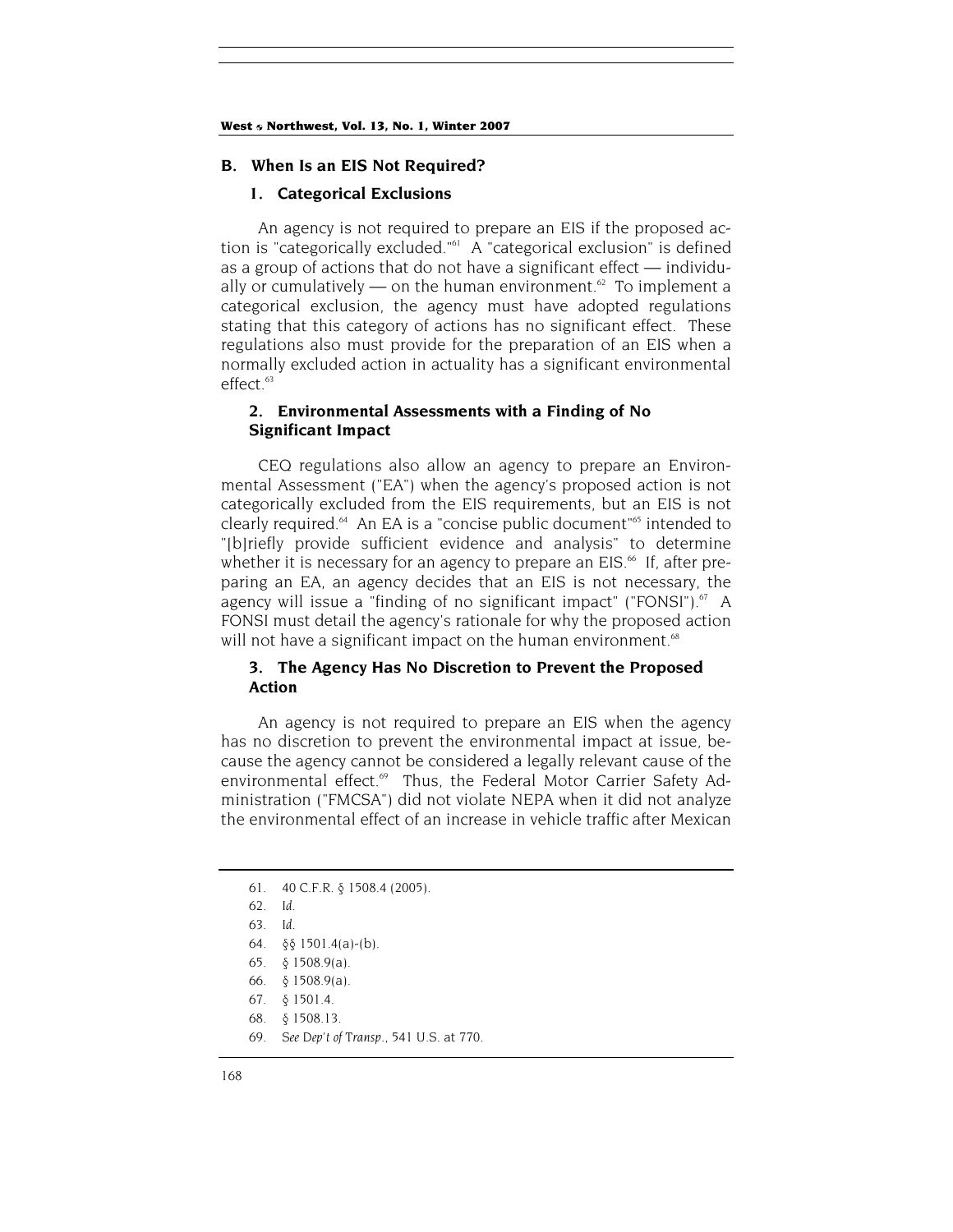trucks were again allowed to operate in the U.S.<sup>70</sup> FMCSA did consider environmental impacts from "traffic and congestion, public safety and health, air quality, [and] noise," as well as "socioeconomic factors, and environmental justice" from implementing safety regulations *associated* with lifting the moratorium.<sup>71</sup> However, FMCSA issued a FONSI regarding the increase of Mexican truck traffic in the U.S., stating that any increase in traffic would result from the President lifting the moratorium, and not from implementing the safety regulations $72$ 

In holding for FMCSA, the U.S. Supreme Court relied on the agency's limited discretion in issuing registrations. The agency must register all domestic or foreign motor carriers that are "willing and able to comply with the applicable safety, fitness, and financial responsibility requirements."<sup>73</sup> FMCSA is not authorized to establish or enforce any environmental requirements, including emissions controls that are unrelated to motor carrier safety.<sup>74</sup> Ultimately, the Court relied upon the fact that the President lifted the moratorium on Mexican motor carrier certification, and FMCSA had no ability to overturn his decision.<sup>75</sup>

Therefore, because FMCSA could not change the environmental impact from the increased Mexican motor vehicle use in the U.S., it was not necessary for the agency's EA to consider the environmental effects arising from this increased use.<sup>76</sup>

## **II. FEMA's Hurricane Disaster Funding and Its Impact on Human Behavior**

## **A. FEMA's National Flood Insurance Program**

As early as the 1950s, Congress realized that private insurance companies would not provide flood insurance at an affordable price, because of the disastrous nature of floods and the lack of an actuarial rate structure that accurately reflected the risk of flooding in certain areas of the country.<sup>77</sup> Congress created the National Flood Insurance Program ("NFIP") through the 1968 National Flood Insurance Act

<sup>70</sup>*. Id*. at 756.

<sup>71</sup>*. Id*. at 761.

<sup>72</sup>*. Id*.

<sup>73</sup>*. Id*. at 758-759 (internal quotations omitted).

<sup>74</sup>*. Id*. at 759.

<sup>75</sup>*. Id*. at 766.

<sup>76</sup>*. Id*. at 756.

<sup>77.</sup> FEDERAL EMERGENCY MANAGEMENT AGENCY ("FEMA"), *National Flood Insurance Program Description*, (Aug. 1, 2002), *available at* http://www.fema.gov/doc/library/ nfipdescrip.doc [hereinafter NFIP Description].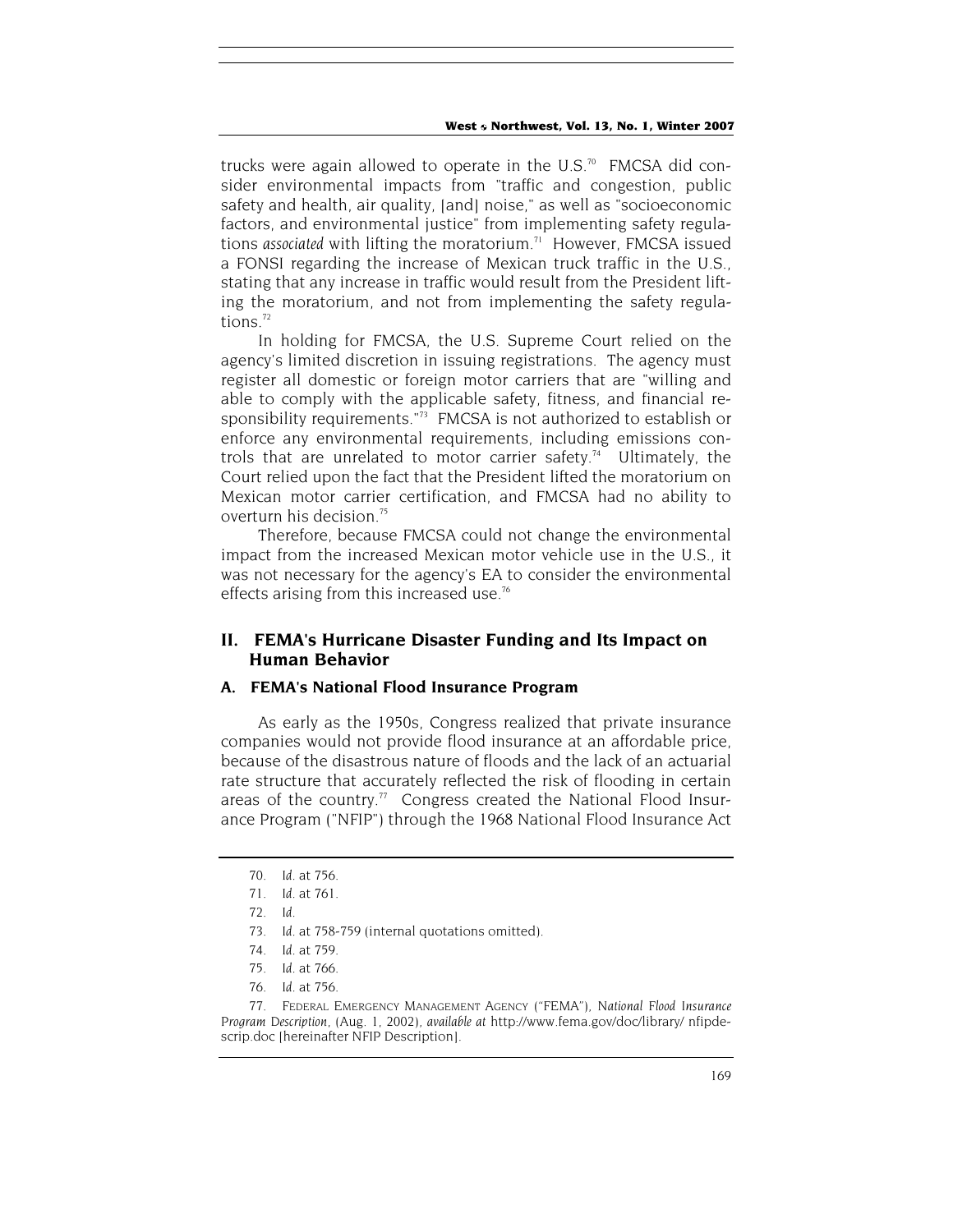("1968 Act") in an attempt to reduce the cost of taxpayer-funded disaster relief after floods<sup>78</sup> and to control the damage caused by floods.<sup>79</sup> After realizing that many communities were not participating in the NFIP, Congress enacted the Flood Disaster Protection Act of 1973 ("1973 Act").<sup>80</sup> This Act prohibits federal assistance in the purchase or construction of buildings as well as some disaster assistance in the floodplains of any community that did not take part in the NFIP by July 1,1975, or within one year of being recognized as  $floor$ -prone. $81$ 

The NFIP provides federally funded flood insurance to homeowners, business owners, and renters.<sup>82</sup> In exchange, communities agree to adopt floodplain ordinances.<sup>83</sup> Almost 20,000 U.S. communities participate, <sup>84</sup> and more than 4.6 million Americans carry flood insurance through the NFIP.<sup>85</sup>

In 1994, Congress amended the 1968 Act through the National Flood Insurance Reform Act.<sup>86</sup> Through this amendment, Congress encouraged state and local governments to restrict development of land exposed to floods, encouraged lending and credit institutions to further the objectives of the NFIP, and authorized further studies of flood hazards in order to reappraise the NFIP and its effect on land use.<sup>87</sup> Congress noted that annual losses from floods and mudslides are increasing at a significant rate, due mainly to accelerating development and higher population density in areas prone to those hazards.<sup>88</sup> Additionally, the withholding or granting of federal loans and insurance often influences choices in land use and construction.<sup>89</sup>

<sup>78.</sup> According to FEMA, disaster assistance after a flood is reduced by \$1 billion a year because of the floodplain management component of the NFIP and the purchase of flood insurance. FEMA, *National Flood Insurance Program*, (May 5, 2006), *available at* http://www.fema.gov/business/nfip. FEMA postulates that \$1 in disaster assistance is saved for every \$3 paid in flood insurance claims. *Id*.

<sup>79</sup>*. Id*.

<sup>80.</sup> NFIP Description, *supra* note 77.

<sup>81</sup>*. Id*.

<sup>82.</sup> FEMA, *Answers to Questions about the NFIP*, (June 8, 2006) *available at* http://www.fema.gov/pdf/press/katrina\_after/nfip\_faqs.pdf [hereinafter NFIP FAQs].

<sup>83</sup>*. Id*.

<sup>84</sup>*. Id*.

<sup>85.</sup> FEMA, *National Flood Insurance Program Announces Simplified Adjustment Process For Policyholders Affected By Hurricane Katrina*, (Sept 20, 2005), *available at*  http://www.fema.gov/news/newsrelease.fema?id=19018.

<sup>86.</sup> National Flood Insurance Reform, Pub. L. No. 103-325, § 511 (1994), (codified at 42 U.S.C. §§ 4001-4129 (2000)).

<sup>87. 42</sup> U.S.C. § 4001(e) (2000).

<sup>88. 42</sup> U.S.C. § 4002 (2006).

<sup>89</sup>*. Id.*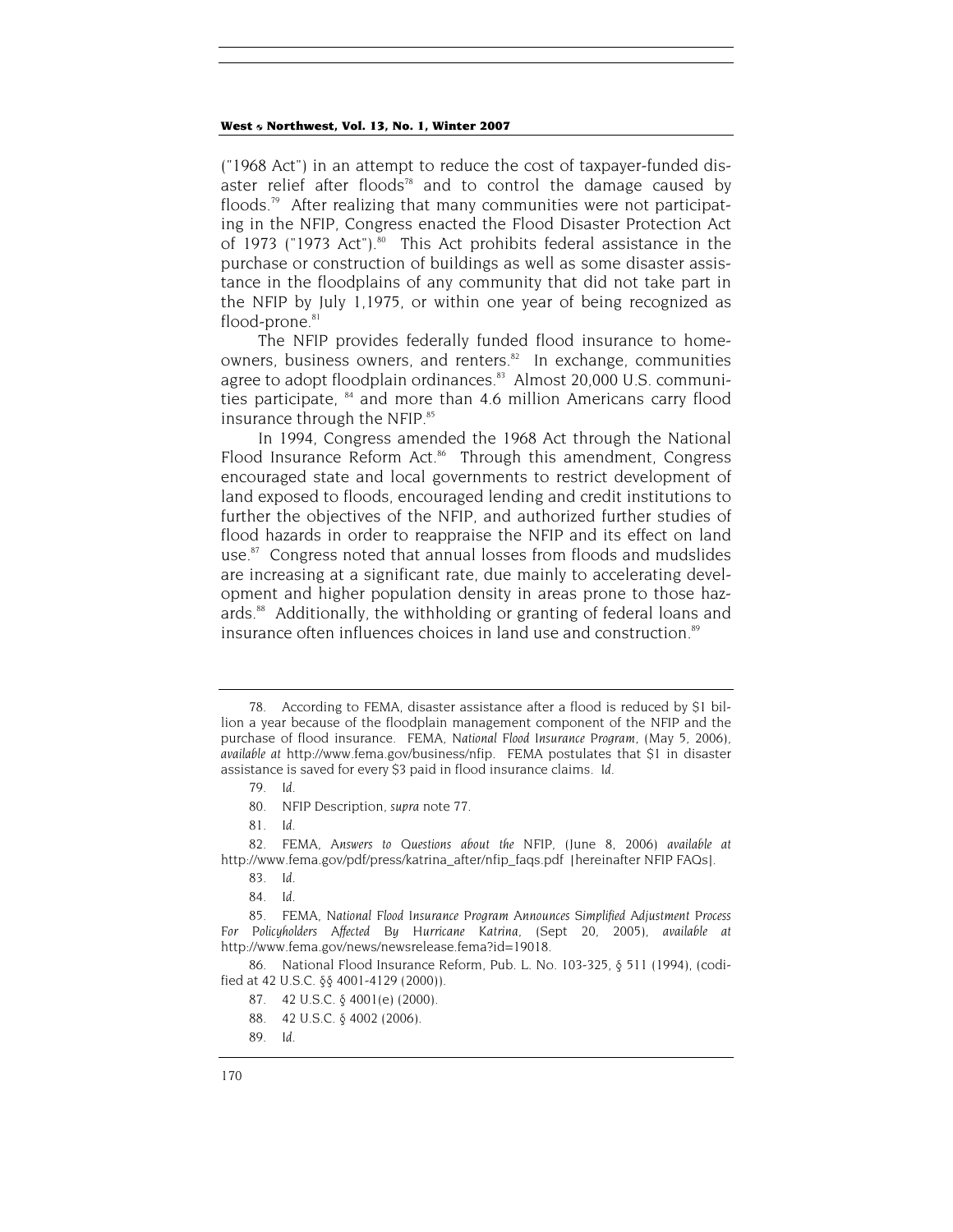FEMA maps floodplains in the U.S. The mapping is intended to raise awareness of flood hazards and facilitates actuarial assessments for flood insurance.<sup>90</sup> FEMA designates land in the one-hundred-year floodplain, or land that has a one percent or greater risk of flooding in any given year, as a Special Flood Hazard Area.<sup>91</sup> To receive financing from a federally insured or regulated institution to purchase, construct, or renovate structures in Special Flood Hazard Areas, an owner is required to purchase flood insurance under the NFIP. $92$  Although it is not required for everyone, any property owner in a community participating in the NFIP may purchase flood insurance. $93$ 

The 1968 Act distinguishes between buildings built before and after the creation of the NFIP. $94$  Flood insurance on buildings constructed prior to the Act is heavily subsidized by the NFIP; after the date of initial flood mapping, insurance for new or significantly improved buildings is not subsidized and reflects the total risk.<sup>95</sup> These buildings are known as Post-Flood Insurance Rate Map ("Post-FIRM") buildings.<sup>96</sup>

NFIP insurance policies cover up to \$250,000 for residential homes. $97$  Coverage for a business can extend up to \$500,000 for the structure.<sup>98</sup> The insurance policy also protects the contents of the building; the policy covers up to \$1 million for a residential building<sup>99</sup> and a business can receive up to \$500,000 in coverage for the contents of the building.<sup>100</sup>

The NFIP is funded through the National Flood Insurance Fund, which was created by the 1968 Act.<sup>101</sup> Premiums are deposited into the fund, and in turn the fund pays claims, as well as operating and administrative costs.<sup>102</sup> If necessary, FEMA is authorized to borrow money from the General Treasury if the National Flood Insurance Fund does not contain enough money to pay necessary claims and

94. NFIP Description, *supra* note 77, at 26.

<sup>90.</sup> NFIP FAQs, *supra* note 82.

<sup>91.</sup> NFIP Description, *supra* note 77, at 7.

<sup>92.</sup> NFIP FAQs, *supra* note 82.

<sup>93</sup>*. Id*.

<sup>95</sup>*. Id*.

<sup>96</sup>*. Id*. at 27.

<sup>97</sup>*. Id.* at 25.

<sup>98.</sup> FEMA, *How Much Coverage is Available?* (June 7, 2006), http://www.fema.gov/ business/nfip/cover.shtm#49.

<sup>99</sup>*. Id*.

<sup>100</sup>*. Id*.

<sup>101.</sup> NFIP Description, *supra* note 77, at 2.

<sup>102</sup>*. Id*. at 8.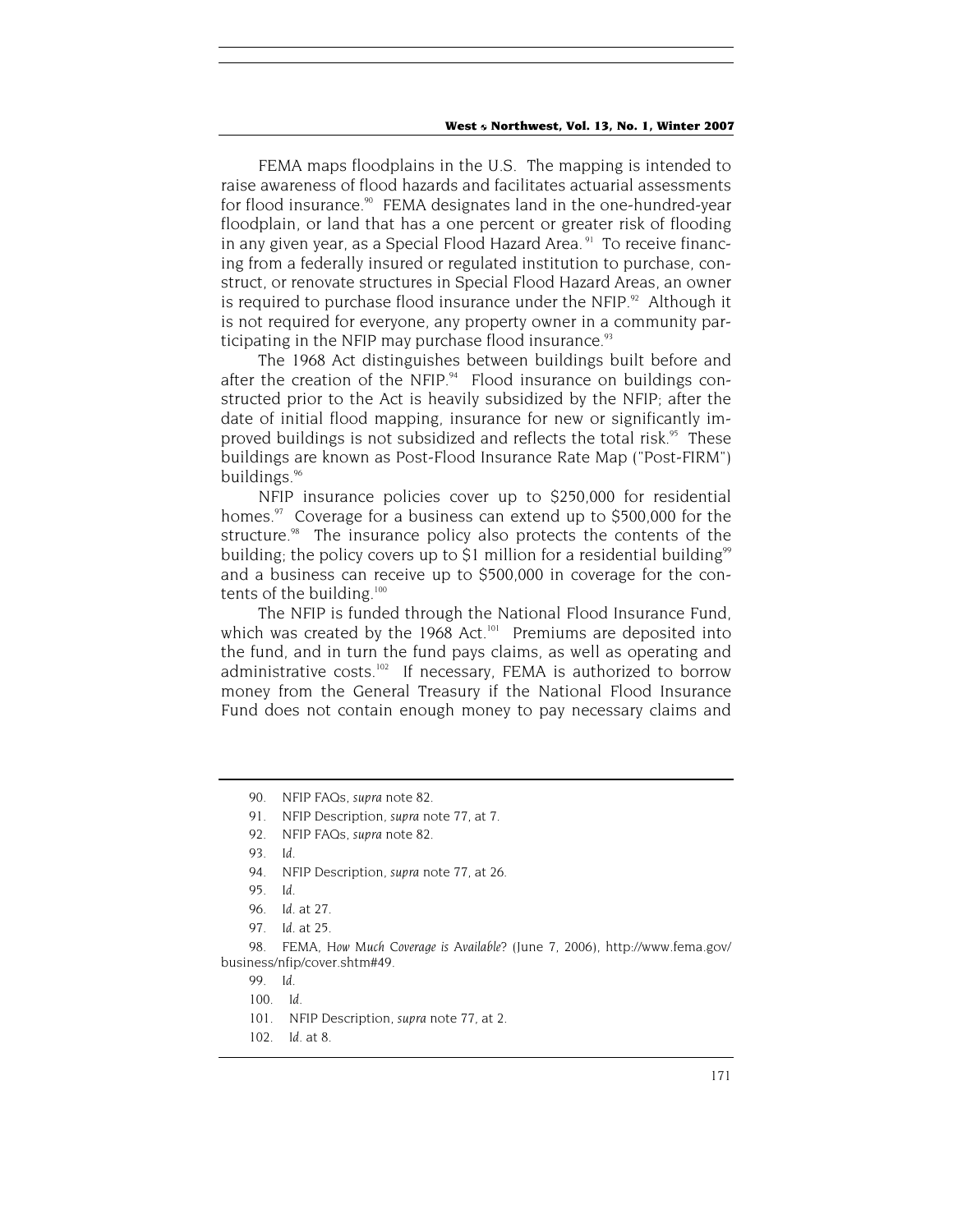costs.103 Congress recently raised the NFIP's limit for borrowing money from the treasury to \$20.8 billion because the fund does not contain sufficient money to pay current claims.<sup>104</sup> In 2005, before Hurricanes Katrina and Rita, the limit for borrowing was set at \$1.5 bil- $\ln 105$ 

In the 2004 fiscal year, the NFIP paid out \$1,692,460 in Alabama, \$16,959,530 in Florida, \$19,570,591 in Louisiana, and \$2,442,763 in Mississippi.<sup>106</sup> FEMA estimates claims from Hurricanes Rita and Katrina will top \$24 billion, which is more than the total of all claims made in the history of the NFIP.<sup>107</sup>

## **B. FEMA's National Hurricane Program**

FEMA's National Hurricane Program leads the federal response to hurricanes. The program has a three-pronged approach: (1) hurricane damage response; (2) hurricane preparedness; and (3) mitigation before a hurricane occurs.<sup>108</sup> The program's most important goal for the purpose of this section is the effective response to hurricane damage. In order to achieve this goal, FEMA, along with state and local governments, helps provide emergency evacuation.<sup>109</sup> FEMA is also supposed to help develop emergency evacuation shelters and plans, and raise public awareness of hurricane hazards.<sup>110</sup>

FEMA provides emergency supplies, housing, and financial assistance for rebuilding.<sup>111</sup> After Hurricane Katrina, FEMA gave housing assistance to more than 700,000 people.112 In October 2005, two months after Hurricane Katrina made landfall, FEMA was still housing  $31,500$  people in temporary shelters.<sup>113</sup>

Under the Transitional Housing Assistance Program, FEMA provided \$2,358 per household to people made homeless by Hurricane

111. FEMA, *Disaster Support Resources*, July 31, 2006, http://www.fema.gov/ business/nfip/disaster\_res.shtm.

<sup>103.</sup> Jim Abrams, Assoc. Press, *Flood Insurance Agency Gets Boost; Congress Agrees More Money Can Be Borrowed to Pay Storm Victims*, HOUS. CHRON., Mar. 17, 2006, at A21.

<sup>104</sup>*. Id*.

<sup>105</sup>*. Id*.

<sup>106.</sup> FEMA, FLOOD INSURANCE: TOTAL CLAIM PAYMENTS BY STATE, SEPTEMBER 30, 2003 - SEPTEMBER 30, 2004, April 17, 2006, http://www.fema.gov/business/nfip/ statistics/totclmpaydata2004.shtm.

<sup>107.</sup> Abrams, *supra* note 103.

<sup>108.</sup> NFIP FAQs, *supra* note 82.

<sup>109.</sup> FEMA, *National Hurricane Program*, Aug. 23, 2006, http://www.fema.gov/ plan/prevent/nhp/index.shtm.

<sup>110</sup>*. Id*.

<sup>112.</sup> Spencer S. Hsu, *Housing Aid Called Too Much, Too Little*, WASH. POST, Oct. 12, 2005, at A06.

<sup>113.</sup> Dahleen Glanton, *Evacuees Find Community in Georgia Hotel*, CHI. TRIB., Feb. 12, 2006, at C1.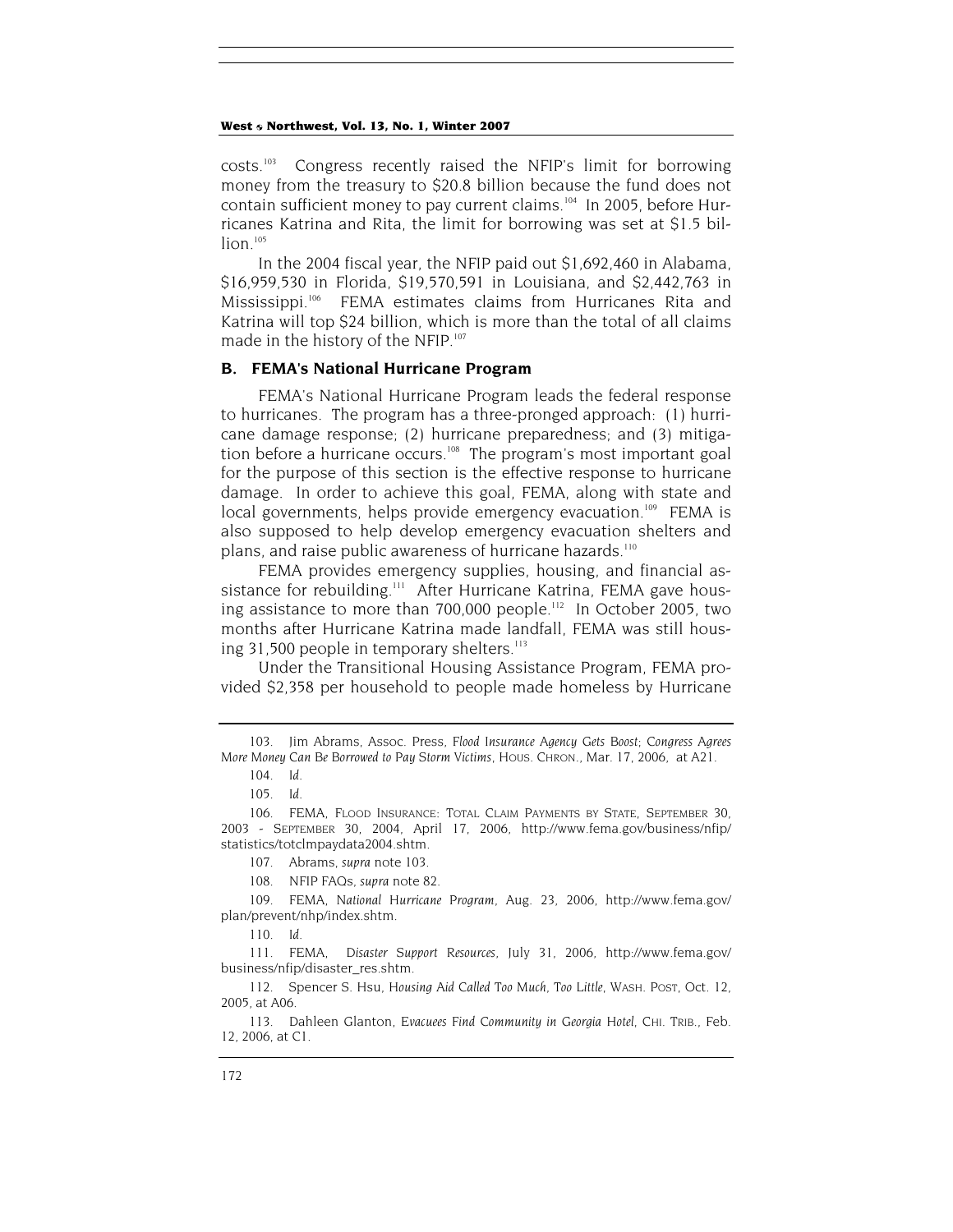Katrina.<sup>114</sup> This money was intended to cover three months' rent.<sup>115</sup> These payments could be extended for up to eighteen months if the renter could prove that her monthly rent exceeded \$786.<sup>116</sup> As of November 5, 2005, 488,000 people had received rental assistance under this program.<sup>117</sup> However, Congress has limited FEMA aid of all kinds  $-$  including home repairs  $-$  to \$26,200 per family.<sup>118</sup>

Additionally, FEMA ordered 125,000 trailers for evacuees to live in while their homes were being repaired.<sup>119</sup> The trailer program is estimated to cost significantly over \$2 billion.120 FEMA also spent \$236 million to place 7,000 people on three Carnival Cruise Lines ships.<sup>121</sup>

Finally, FEMA placed thousands of people in hotel rooms. Up until an October 15th deadline, FEMA paid \$8.3 million a day to keep 549,000 people in hotel rooms, although Hurricane Katrina made landfall at the end of August.<sup>122</sup> The average room rate was \$59 per night.123 In November 2005, well past the deadline, FEMA was still paying for 69,000 hotel rooms.<sup>124</sup> As of February 2006, FEMA expended \$542 million to house people in hotels and motels.<sup>125</sup>

In Louisiana alone, FEMA's costs for Hurricanes Katrina and Rita exceeded \$12 billion for immediate response, as well as counseling, legal services, housing, living expenses, and property replacement, among other relief.<sup>126</sup>

## **C. Moral Hazard — How Insurance Changes the Behavior of the Insured**

Economists use the concept of *moral hazard* to illustrate that being insured may change people's behavior.<sup>127</sup> The theory postulates that an actor who is not paying for a given risk is more likely to take the risk or use the resource. For example, the savings-and-loan de-

126. FEMA Press Release, *Six Months After the Storms*, (Feb. 28, 2006), http://www.fema.gov/news/newsrelease.fema?id=23903.

127. Malcolm Gladwell, *The Moral Hazard Myth: The Bad Idea Behind Our Failed Health-Care System*, NEW YORKER, Aug. 29, 2005, *available at* http://www.newyorker.com /fact/content/articles/050829fa\_fact.

<sup>114.</sup> FEMA, *Disaster Support Resources*, *supra* note 111.

<sup>115</sup>*. Id*.

<sup>116.</sup> Hsu, *supra* note 112.

<sup>117.</sup> Andrew Martin, *Hitches Show in FEMA Trailer Plan*, CHI. TRIB., Nov. 5, 2005, at C1.

<sup>118.</sup> Hsu, *supra* note 112. This \$26,200 limit does not apply to flood damage claims.

<sup>119.</sup> Martin, *supra* note 117.

<sup>120</sup>*. Id*.

<sup>121.</sup> Hsu, *supra* note 112.

<sup>122</sup>*. Id*.

<sup>123</sup>*. Id*.

<sup>124.</sup> Martin, *supra* note 117.

<sup>125.</sup> Glanton, *supra* note 113.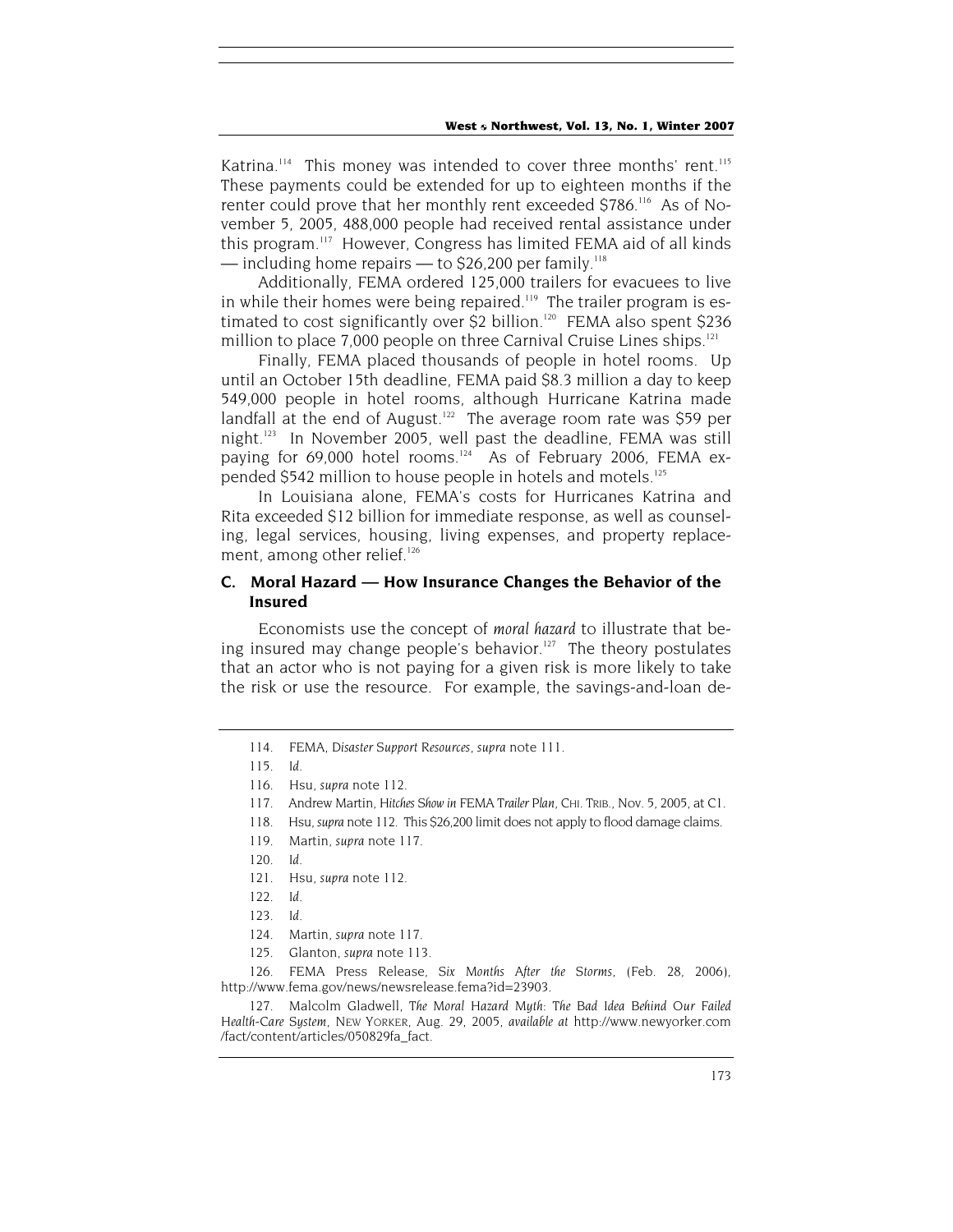bacle of the 1980s was largely induced by newly deregulated savings and loans that relied on federal insurance when making extremely risky investments.<sup>128</sup>

Moral hazard is a type of maximizing behavior.<sup>129</sup> An actor examines the costs and benefits of an action, and when the benefits exceed the risks, the person will take the action.<sup>130</sup> The theory of moral hazard does not necessarily require that the person intentionally undertake the risk; if the person simply does not take any action to avoid the risk, then the same result occurs.<sup>131</sup>

Moral hazard can be the result of governmental action.<sup>132</sup> Programs that are designed to help people in need can encourage — or fail to discourage  $-$  people to place themselves in need.<sup>133</sup> Welfare and unemployment programs can persuade some people to work less.134 Accordingly, government programs that protect the public against misfortune can have the unintended consequence of increasing the use of a given government resource. $135$ 

In amending the 1968 Act, Congress noted that the theory of moral hazard can influence consumer decisions of where to live, where to build a house, and where to establish a business. Congress found that federal loans and insurance are determinative factors in land use and construction choices.<sup>136</sup>

 Studies of population shifts show that despite the risk, Americans continue to move into hurricane-prone areas.<sup>137</sup> According to a *Chicago Tribune* study, approximately one in eight Americans live in coastal counties between Texas and Massachusetts.<sup>138</sup> Almost half of these coastal counties experienced more rapid growth than the nation as a whole between 2000 and 2004.<sup>139</sup> These counties grew by 5.1 percent between 2000 and 2004, as opposed to 4.3 percent for the

<sup>128</sup>*. Id*.

<sup>129.</sup> Robert E. Schenk, CYBERECONOMICS: AN ANALYSIS OF UNINTENDED CONSE-QUENCES, Overview: Problems of Information, Risk, and Exclusion (2006), *available at*  http://ingrimayne.com/econ/RiskExclusion/Risk.html.

<sup>130</sup>*. Id*. Clearly, some people will not deliberately take an advantageous action due to ethical or moral objections.

<sup>131</sup>*. Id*.

<sup>132</sup>*. Id*.

<sup>133</sup>*. Id*.

<sup>134</sup>*. Id*.

<sup>135</sup>*. Id*.

<sup>136. 42</sup> U.S.C. § 4002 (2006).

<sup>137.</sup> McCormick, *supra* note 4.

<sup>138</sup>*. Id*.

<sup>139</sup>*. Id*. The study looked at 125 coastal counties along the Gulf of Mexico and the Atlantic Ocean, excluding counties protected by Chesapeake Bay. *Id*.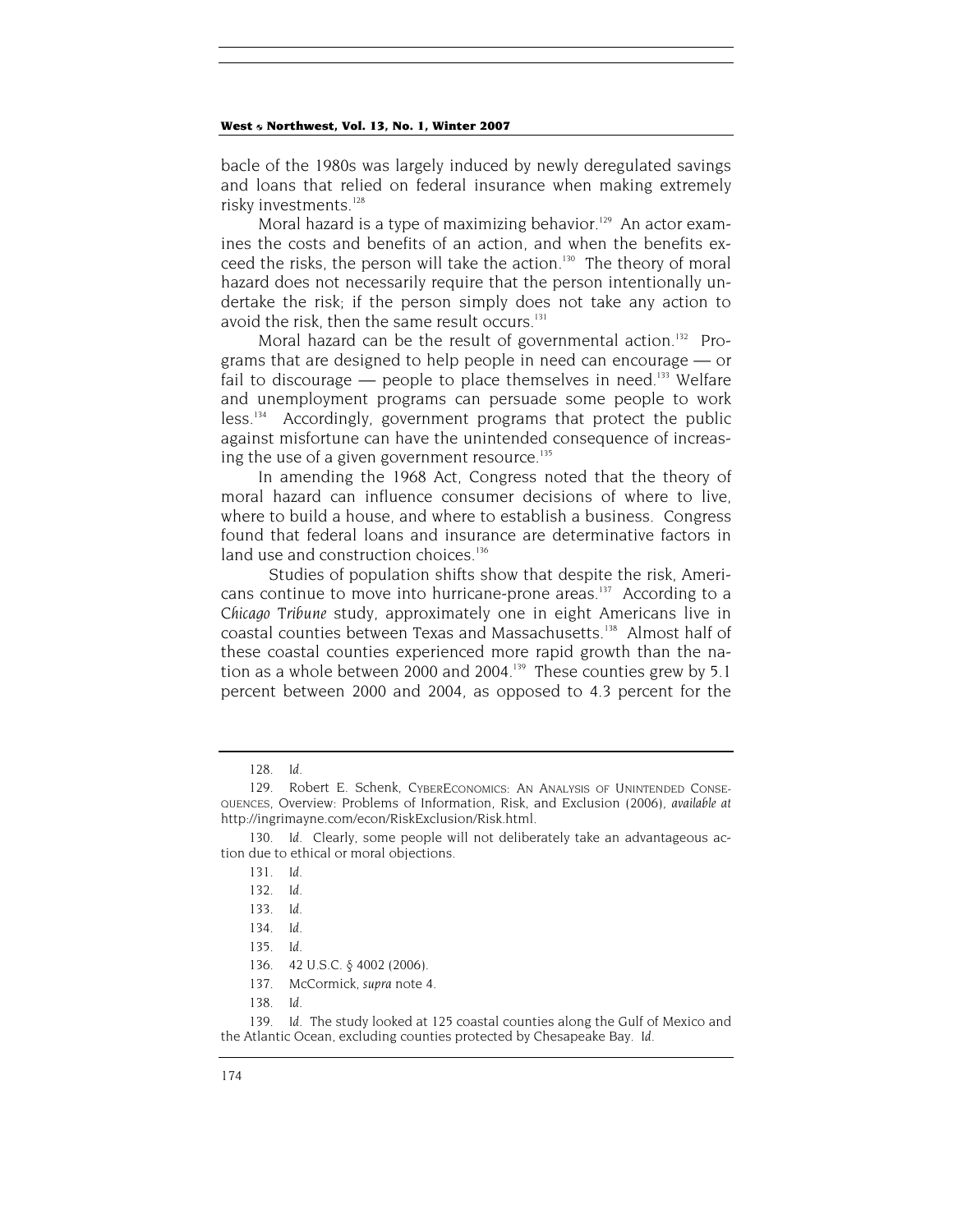U.S. as a whole.<sup>140</sup> Since 2000, certain counties in Florida, Texas, Alabama, and North and South Carolina grew by more than 10 percent.<sup>141</sup>

Florida, where hurricanes most commonly make landfall, has 14 of the nation's 100 fastest-growing counties.<sup>142</sup> With the exception of Orlando, most of Florida's growth occurs along the coast. The population along Florida's coast has increased from 10 million to 13 million since 1990.<sup>143</sup> This growth continues despite the fact that Florida was hit by eight hurricanes and three tropical storms during the 2004 and 2005 hurricane seasons.<sup>144</sup> According to the Florida Department of Financial Services, insured losses from the Katrina season are estimated to top \$10 billion in Florida.<sup>145</sup>

## **III. The Human and Environmental Impacts of FEMA Disaster Funding**

When NEPA was passed, it was intended to preserve the natural as well as the human environment. This section will solely address the environmental and human impacts of Hurricane Katrina, and to a lesser extent Hurricane Rita. However, the theory of moral hazard, as well as the necessity for engaging in a NEPA process to protect the human environment, applies to all hurricane-prone areas of the country.

## **A. The Human Toll of Hurricane Katrina**

The 2005 hurricane season had an enormous impact upon people who live along the Gulf of Mexico. An estimated 1,464 people were killed.<sup>146</sup> Approximately 400,000 people were displaced from their homes.<sup>147</sup> Some 50 victims remain missing.<sup>148</sup>

#### **B. Environmental Impacts from Hurricanes Katrina and Rita**

In the wake of the hurricanes, many everyday items were abandoned or destroyed, and became environmental pollutants. The hur-

144. Curt Anderson, *Tropical Storm Could Threaten Florida*, ASSOC. PRESS, (Nov. 19, 2005), *available at* http://abcnews.go.com/US/wireStory?id=1328677.

145*. Id*. Total damages are estimated to be more than \$20 billion. Freddy Cuevas, *Hurricane Wilma Heads for Central America*, ASSOC. PRESS, (Oct. 19, 2005), *available at* http://www.breitbart.com/news/2005/10/19/D8DBB8K09.html.

147. Centers for Disease Control, *Surveillance in Hurricane Evacuation Centers*, MORBIDITY AND MORTALITY WEEKLY, Jan. 20, 2006, *available* at http://www.cdc.gov/mmwr/ preview/mmwrhtml/mm5502a3.htm*.*

<sup>140</sup>*. Id*.

<sup>141</sup>*. Id*.

<sup>142</sup>*. Id*.

<sup>143</sup>*. Id*.

<sup>146.</sup> Dan Barry, *A City's Future, and a Dead Man's Lost Past*, N.Y. TIMES, Aug. 27, 2006 at 1.

<sup>148.</sup> Barry, *supra* note 146.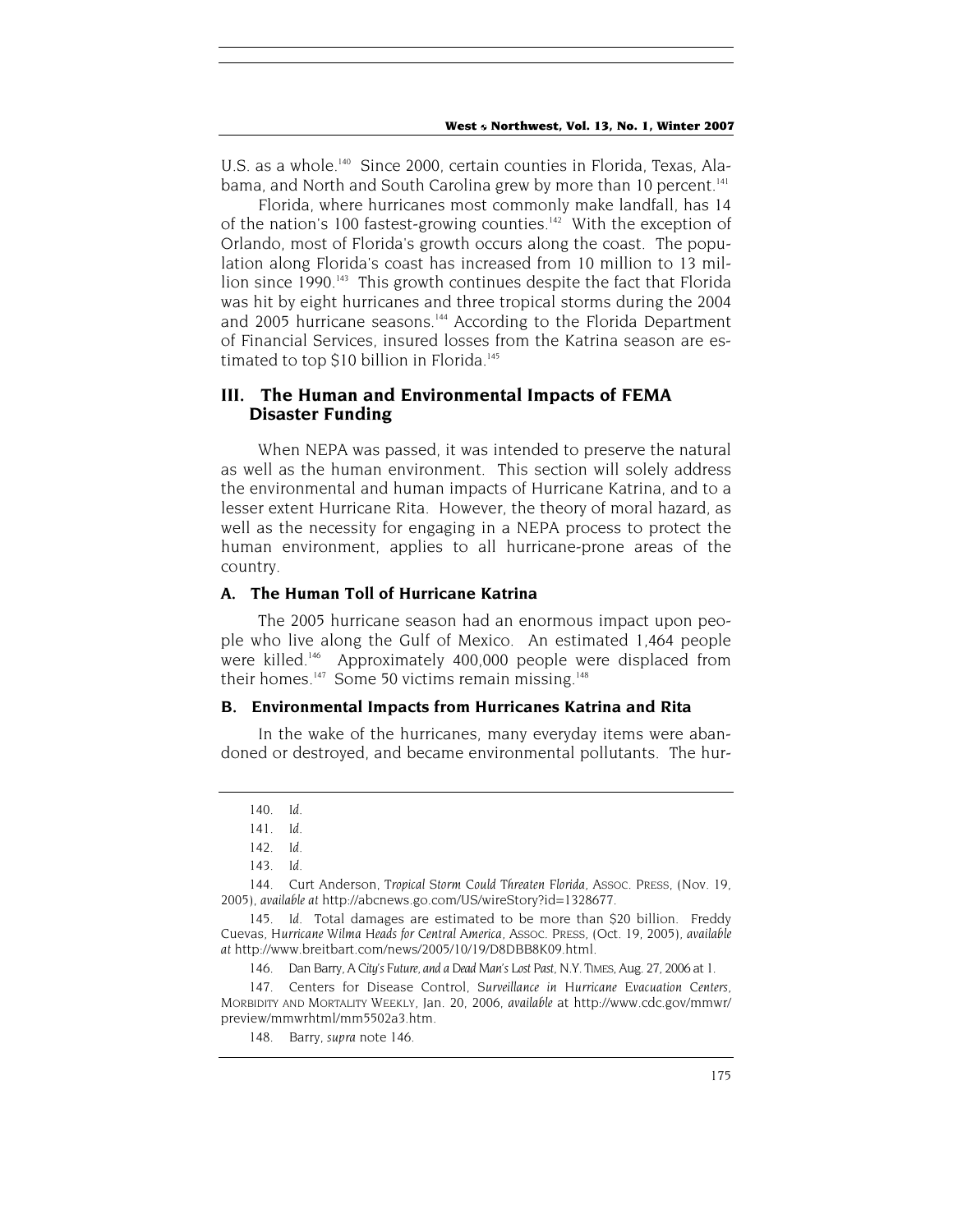ricanes damaged or ruined nearly 160,000 homes, creating approximately 22 million tons of debris.<sup>149</sup> None of the wood debris from New Orleans could be disposed of outside of New Orleans, because it might spread highly destructive Formosan termites.<sup>150</sup> Instead, the wood has to be burned, using a method that is intended to limit but does not eliminate — emissions.<sup>151</sup> As of February 28, 2006, six months after Hurricane Katrina, only 54 percent of the debris had been removed<sup>152</sup>

As of October 2005, garbage trucks in New Orleans had collected approximately 4.6 million cubic yards of waste.<sup>153</sup> The U.S. Army Corps of Engineers estimated that the total amount of waste collected would exceed 17 million cubic vards.<sup>154</sup> This figure does not include the waste from abandoned cars and boats, or homes that needed to be destroyed.155

As much as five million gallons of toxic household waste were scattered throughout this debris.<sup>156</sup> Bleach, cleaners, paint, and other toxic materials that most people keep around the house contributed to this toxic waste. Additionally, the government must clean up ozone-depleting materials in destroyed refrigerators, along with mercury and other heavy metals in destroyed televisions, microwaves, and computers.<sup>157</sup> The retrieval and removal of the pollutants in refrigerators alone can take over a year.<sup>158</sup>

Nearly 350,000 vehicles were destroyed and deserted after the hurricanes.<sup>159</sup> Oil, gasoline, tires, and electrical switches in the vehicles have to be removed before the vehicles can be recycled. Electrical switches for anti-lock braking systems and lights for doors, trunks and glove boxes contain mercury, which is toxic to humans.<sup>160</sup>

152. FEMA Press Release, *supra* note 126.

158. Tom Hays, *New Orleans Faces Massive Debris Problem*, *supra* note 153.

<sup>149.</sup> Dan Lothian & Rick Sanchez, CNN, *Storms Turn Everyday Items to Toxic Trash* (Oct. 5, 2005), *available at* http://www.cnn.com/2005/TECH/science/10/05/hurricanes. toxins/index.html.

<sup>150.</sup> Randy Lee Loftis, *Environmental Experts Contemplate New Orleans' Rebirth*, DAL-LAS MORNING NEWS, Sept. 27, 2005.

<sup>151</sup>*. Id*.

<sup>153.</sup> Tom Hays, *New Orleans Faces Massive Debris Problem*, ASSOC. PRESS, Oct. 20, 2005, *available at* http://www.usatoday.com/news/nation/2005-10-20-katrinadebris\_x. htm.

<sup>154</sup>*. Id*.

<sup>155</sup>*. Id*.

<sup>156.</sup> Lothian, *supra* note 149.

<sup>157</sup>*. Id*.

<sup>159.</sup> Lothian, *supra* note 149.

<sup>160</sup>*. Id*.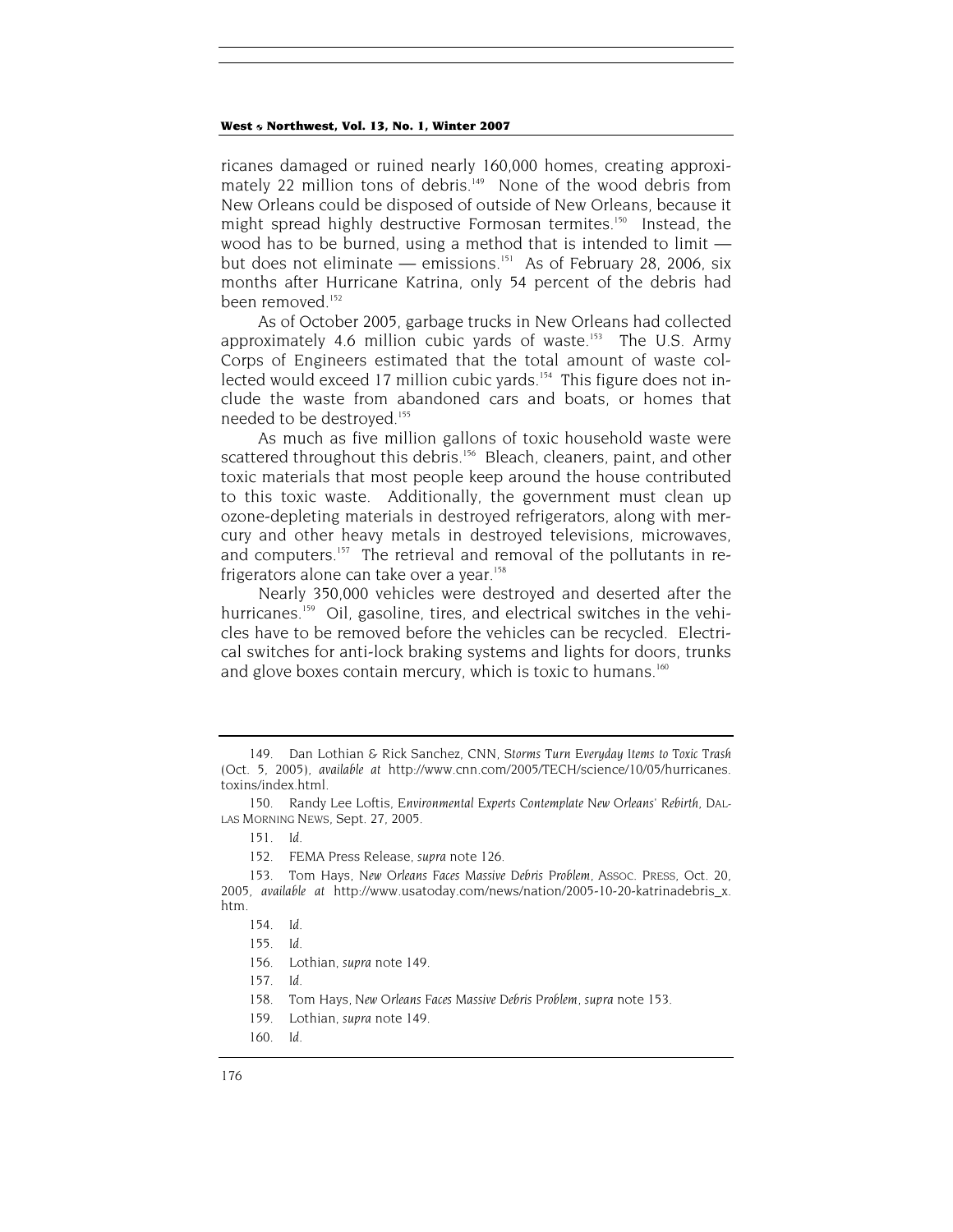The EPA waived Clean Water Act rules that normally would forbid the dumping of contaminated water into Lake Pontchartrain.<sup>161</sup> This relaxation of the rules allowed billions of gallons of untreated, polluted water to flow into Lake Pontchartrain.<sup>162</sup>

Additionally, the very efforts that FEMA takes to mitigate the impact of hurricanes can contribute to environmental problem of urban sprawl. One of the first trailer parks created in the wake of Hurricane Katrina covers 62 acres of former farmland on the outskirts of Baker, Louisiana.<sup>163</sup> Many similar sites were under construction; in Louisiana, 18 sites began construction, with FEMA attempting to obtain land for 38 more.<sup>164</sup> FEMA built seven trailer parks in Mississippi, and negotiated to purchase 15 more sites.<sup>165</sup> Although these sites are smaller than the site in Baker, Louisiana, these developments still caused an enormous loss of open space.<sup>166</sup>

## **IV. FEMA's Preparation of an EIS Would Serve the Purpose of NEPA**

## **A. FEMA's Planning is a Major Federal Action Significantly Affecting the Environment**

First, the NFIP and the National Hurricane Program meet the triggering requirement of NEPA: both are major federal actions that significantly affect the environment. An action is an activity, project or program that a federal agency finances, conducts, regulates, or approves.167 FEMA finances and conducts both programs. Each program costs billions of dollars a year, a significant outlay of federal resources, bolstering the determination that both actions are "major." Accordingly, the National Flood Insurance Program and the National Hurricane Program are both major federal actions.

<sup>161.</sup> Loftis, *supra* note 150.

<sup>162</sup>*. Id*. Senator James Inhofe of Oklahoma, the Republican chairman of the Senate Environment and Public Works Committee, introduced a bill that would allow the Environmental Protection Agency to suspend its standards for four months during the Katrina cleanup, with the possibility to extend this relaxation up to eighteen months to allow the Administrator of the Environmental Protection Agency to waive or modify the application of certain requirements, S. 1117, 109th Cong. (2005). This bill was referred to the Committee on Environment and Public Works, but was not enacted. *Id*.

<sup>163.</sup> Martin, *supra* note 117.

<sup>164</sup>*. Id*.

<sup>165</sup>*. Id*.

<sup>166</sup>*. Id*.

<sup>167.</sup> TREATISE, *supra* note 11.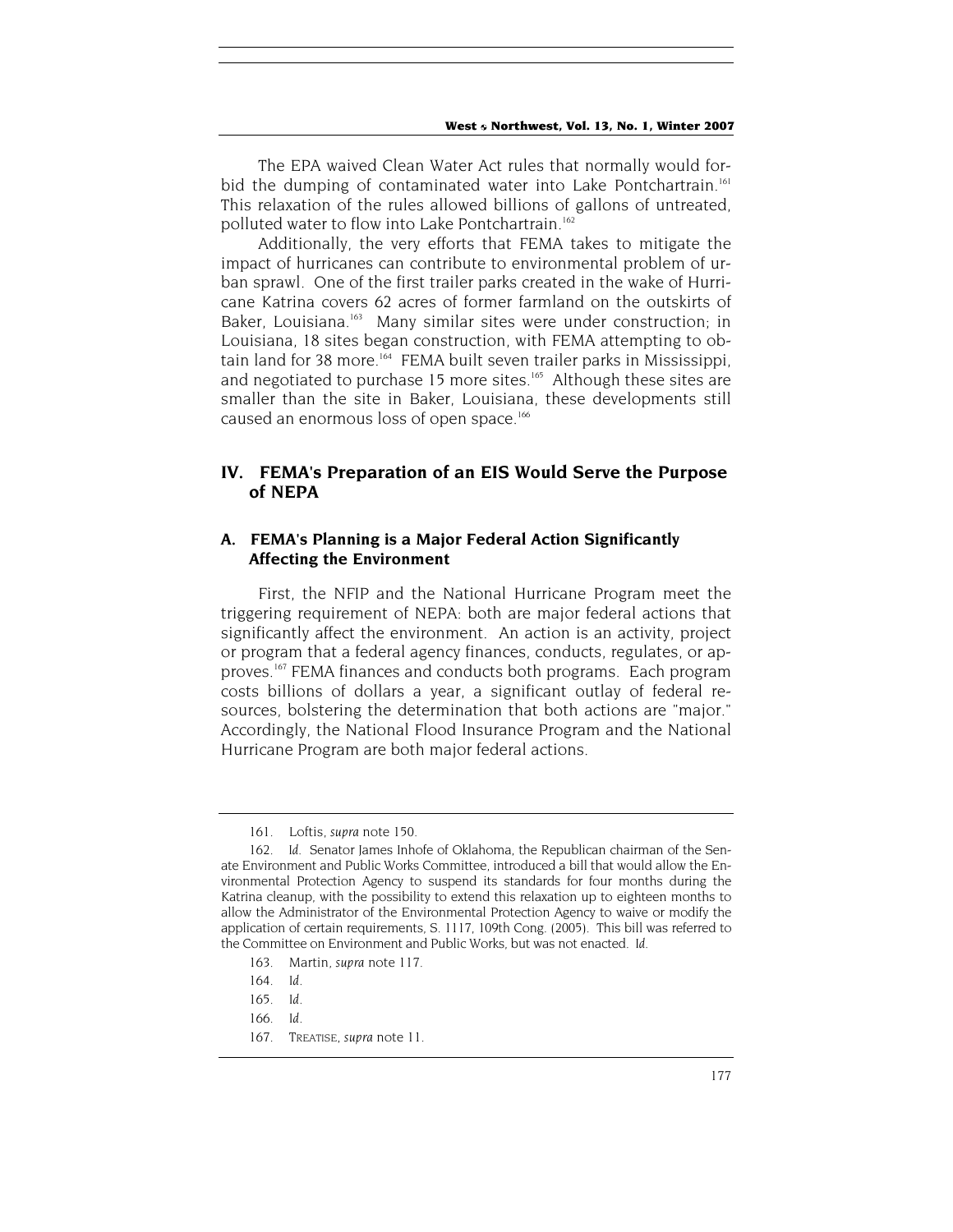Second, FEMA's actions have "a reasonably close causal relationship"168 to the environmental effects of increased population growth as well as the environmental and human impacts from inadequate hurricane response and planning. Increased population growth is a reasonably foreseeable indirect effect of FEMA's disaster planning.169 CEQ's regulations specifically include within the definition of "indirect effect" policies that induce growth and other effects related to growth rate, as well as the attendant impact on the environment $170$ 

As analyzed in the moral hazard section, FEMA's hurricane and flood planning have taken much of the personal risk out of living in a hurricane-prone area. Although people choose to move to coastal areas for many different reasons, FEMA's NFIP and National Hurricane Program have removed much of the personal risk of living in hurricane-prone areas. Thus, FEMA has removed the costs of moving into these areas, leaving only the benefits of living in a coastal area. Accordingly, a rational cost-benefit analysis prior to a move into a hurricane-prone area does not accurately reflect the true cost of living in a hurricane zone — including rebuilding, evacuation, and hurricane response.

Studies have shown that these areas have grown at a higher rate than other areas of the country.<sup>171</sup> People continue to move into hurricane-prone areas in increasing numbers, possibly because they do not have to personally bear the brunt of the cost of a hurricane. Therefore, increased population growth and the attendant environmental effects are reasonably foreseeable effects of FEMA's NFIP and National Hurricane Program.

Also, even if the theory of moral hazard does not completely explain the extreme population growth in coastal areas, FEMA's inadequate hurricane response has had a significant impact upon the natural and human environment. Many of the impacts upon the human and natural environment outlined in Sections III.A and III.B could have been avoided through more deliberate and effective hurricane damage response and hurricane preparedness, which are two of the three prongs in FEMA's National Hurricane Program.<sup>172</sup> Accordingly, the impacts on the natural and human environment bear "a reasonably close causal relationship"<sup>173</sup> to FEMA's disaster planning.

<sup>168</sup>*. Metro. Edison Co. v. People Against Nuclear Energy*, 460 U.S. 766, 774 (1983).

<sup>169. 40</sup> C.F.R. § 1508.8 (b) (2005).

<sup>170</sup>*. Id*.

<sup>171.</sup> McCormick, *supra* note 4.

<sup>172.</sup> NFIP FAQs, *supra* note 82.

<sup>173</sup>*. Metro. Edison Co.*, 460 U.S. at 774.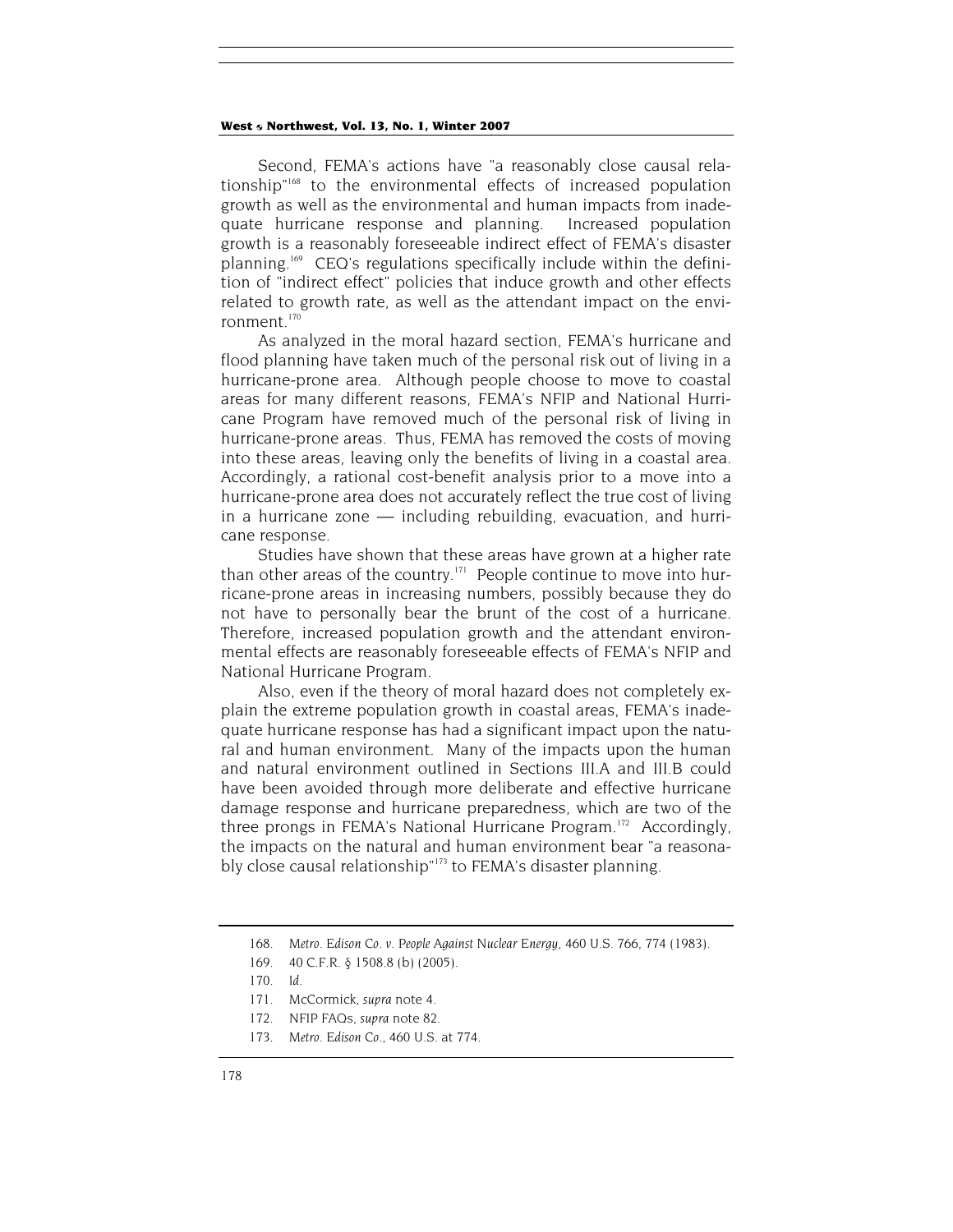Thus, increased population growth and the environmental impacts outlined in Sections III.A and III.B are both effects of FEMA's programs, and must be analyzed in an EIS if their impact on the environment is significant*.*

Third, FEMA's hurricane and flood programs significantly affect the environment. FEMA must look at both the context of the action and the intensity of the impact of the action to determine the significance of an environmental effect. $174$  The context of the action includes the impact on society at both a regional and national level. In the case at hand, disaster funding and increased population growth in coastal areas have both a regional effect and a national effect. The whole country was immeasurably affected by the human suffering caused by Hurricanes Rita and Katrina, and the nation's taxpayers will continue to pay for the considerable cost of responding to the hurricanes. Regionally, the hurricanes significantly impacted the human and natural environment, as discussed in Sections III.A and III.B.

The CEQ has listed nine factors that are used to determine the intensity of an action.  $175$  Applying these nine factors, the impact on the environment from FEMA's programs is also intense. First, FEMA's actions clearly affect public health and safety, because the more people present in these areas, the more likely they are to die or experience negative impacts from hurricane-related damage. Second, the area affected by FEMA's actions is distinctive, because it encompasses the whole coastline of the southeast and the Gulf coast. As subtropical coastline, the natural areas affected by FEMA's actions are significantly different from the rest of the U.S. coastline, including the New England coast and the Pacific coast. Third, FEMA's actions are not controversial. However, all of the factors are intended to be weighed together; this factor alone will not eliminate the need for an EIS.

Fourth, as shown by Hurricanes Katrina and Rita, hurricanes can cause great damage to the human environment, including high death tolls. Hurricanes also pose a considerable risk to environment; FEMA plans can help mitigate environmental damage if they are wellexecuted. Fifth, FEMA's actions clearly have set precedent for similar future actions, because FEMA continues to develop its programs without thinking critically about the environmental impacts. Sixth, the cumulative impact of hurricane damage and FEMA's responses, while not easily measured, can be seen in the continuing devastation in and around the Gulf Coast. Applying the seventh factor, it is clear that the devastation from Hurricanes Katrina and Rita has affected

<sup>174. 40</sup> C.F.R. § 1508.27 (2005).

<sup>175</sup>*. Id.*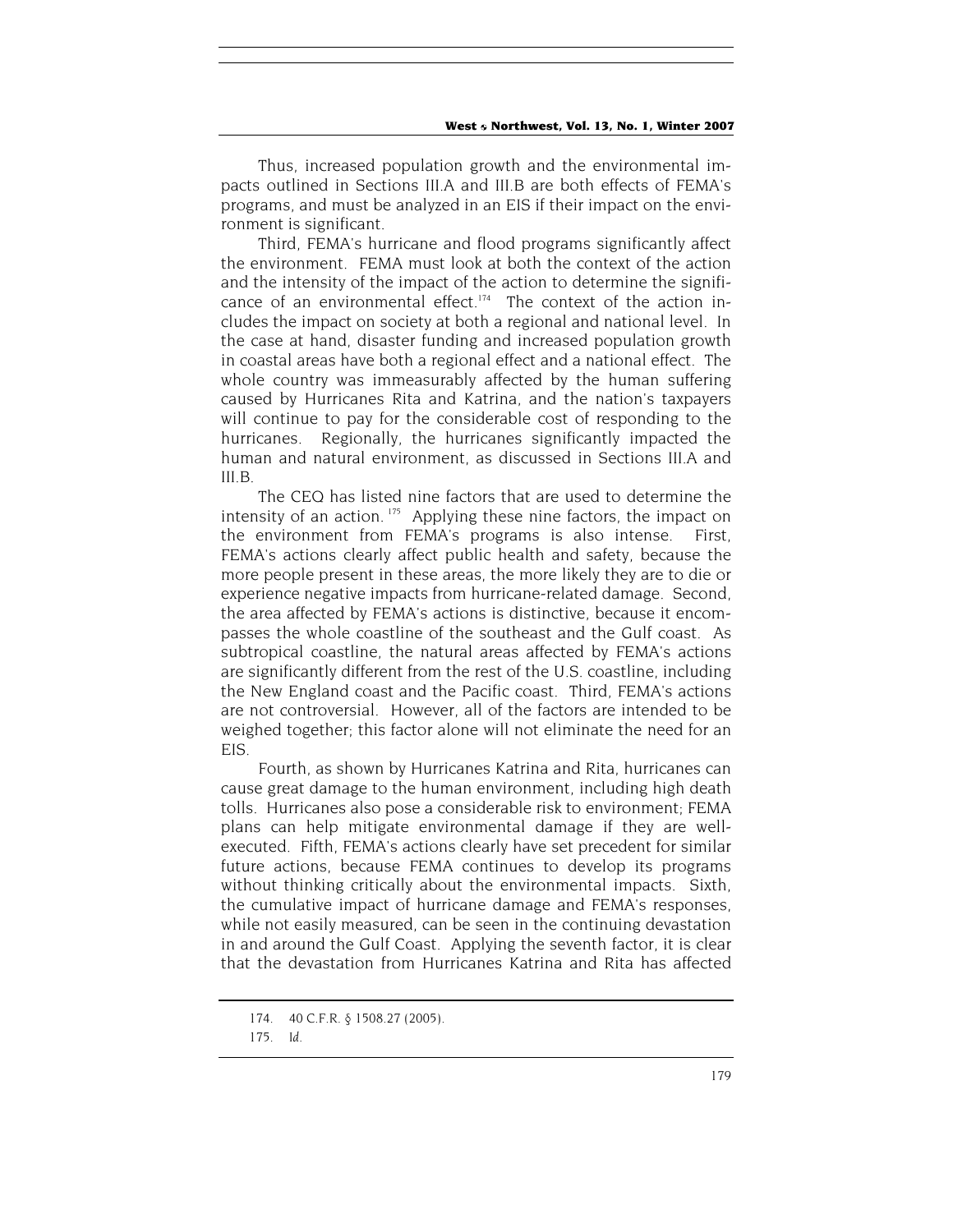culturally and historically important resources, from New Orleans' jazz heritage to Mardi Gras. Eighth, it is likely that an increase in population growth, as well as the negative impacts once a hurricanes occurs, has an impact on endangered or threatened species. There are 23 species listed as threatened or endangered in Louisiana, 90 in Texas, 34 in Mississippi, 96 species in Alabama, and 108 in Florida.<sup>176</sup> Therefore, FEMA plans likely have a significant impact on endangered and threatened species; a successful recovery plan would consider the impact on those species. Finally, it is unlikely that FEMA's program violates federal, state or local environmental protection laws. However, even if FEMA's program complies with all other laws, it still has a significant impact on the natural environment.

Thus, an analysis of the context and intensity of FEMA's hurricane planning demonstrates that it is a major federal action that significantly affects the natural environment.

## **B. An EIS is Required for FEMA's Hurricane Planning and NFIP**

Even if an action is a major federal action significantly affecting the environment, there are three situations in which an EIS would not be required: (1) if the action is categorically excluded; (2) if an EA has already been prepared; or (3) the agency has no discretion to prevent the environmental impacts to be analyzed. However, none of these situations apply to the case at hand. First, FEMA has not categorically excluded the NFIP and the National Hurricane Program from environmental review.177 Second, FEMA has never prepared an EA nor issued a FONSI for the NFIP or the National Hurricane Program.<sup>178</sup> Third, FEMA has discretion to change the implementation of the NFIP and the National Hurricane Program. One of the purposes of the 1994 amendment to the 1968 Act states that the NFIP shall "provide flexibility in the program so that such flood insurance may be based on workable methods of pooling risks, minimizing costs, and distributing burdens equitably among those who will be protected by flood insurance and the general public."179

Although FEMA does not have discretion to eliminate either the NFIP or the National Hurricane Program, it does have discretion to

<sup>176.</sup> U.S. FISH & WILDLIFE SERVICE, *USFWS Threatened and Endangered Species System (TESS)* (Nov. 3, 2006), *available at* http://ecos.fws.gov/tess\_public/StateListingAnd Occurrence.do?state=all.

<sup>177.</sup> Determination of Requirement for Environmental Review, 44 C.F.R. § 10.8 (2005).

<sup>178.</sup> FEMA, *Federal Register Notices and Archives*, (Mar. 27, 2006) http://www.fema. gov/library/lib\_arch.shtm. The author also conducted a search of the Federal Register database for "FEMA" and "Environmental Assessment" and "NFIP," as well as "FEMA" and "Environmental Assessment" and "National Hurricane Program" and did not find an Environmental Assessment for the NFIP nor for the National Hurricane Program.

<sup>179. 42</sup> U.S.C. § 4001(d)(2) (2006).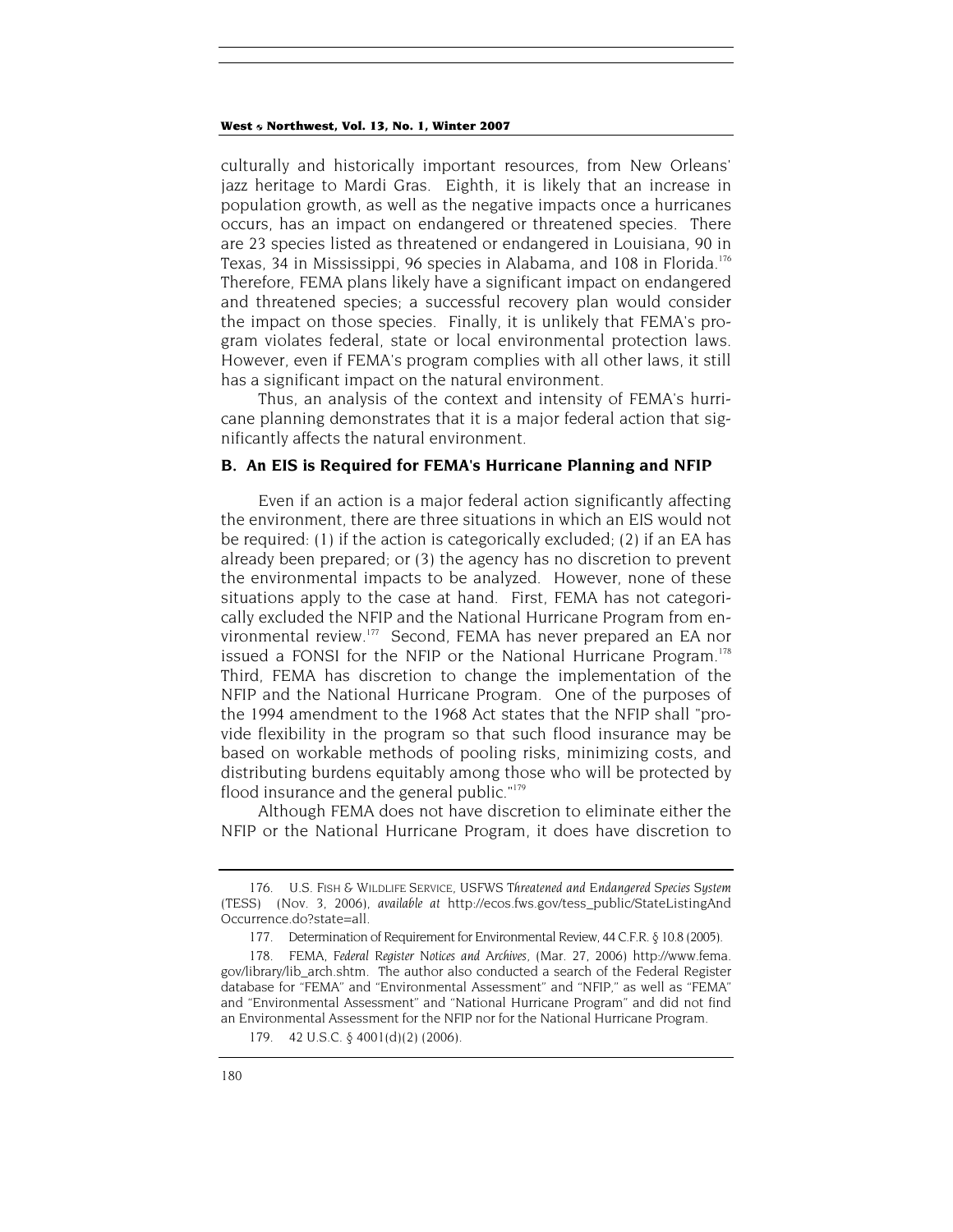decide many aspects of the NFIP, such as which areas are Special Hazard Flood Areas.<sup>180</sup> Special Hazard Flood Areas are areas in which every building owner must purchase flood insurance, based upon their location in the 100-year floodplain.<sup>181</sup> However, there is no reason that FEMA could not require flood insurance for all areas within the 500-year floodplain, rather than the 100-year floodplain. An EIS could also analyze the price of NFIP insurance premiums, and the deterrent effect (or lack thereof) that NFIP pricing has on people moving into flood and hurricane-prone areas. These are just a few of the alternatives that FEMA could analyze in its EIS of the NFIP.

Additionally, FEMA has discretion in how it implements the National Hurricane Program. The program has three separate goals, including mitigation before the hurricane occurs.<sup>182</sup> FEMA's mitigation of the impact of hurricanes includes, among other things, assessing building performance after significant hurricanes and coastal storms, developing designs for hazard-resistant construction in new buildings and retrofitting techniques for existing buildings, and recommending improvements to state and local regulatory programs.<sup>183</sup> FEMA could include within its focus of mitigation significant public education about the risk of relocating to hurricane zones. If FEMA were to heavily publicize the health, property, and environmental risks of relocating to hurricane zones, fewer people might become victims of the storms. This is just one alternative that FEMA could reasonably analyze in its EIS of the National Hurricane Program.

Accordingly, FEMA has discretion in the way that it implements the NFIP and National Hurricane Program. Because FEMA has discretion in the way that it implements its NFIP and National Hurricane Program, it similarly has discretion to prevent or ameliorate the environmental effects of these programs, including increased population growth in coastal, hurricane-prone zones. Therefore, an EIS is not precluded for FEMA's lack of discretion to prevent the environmental effect.

Because FEMA's NFIP and National Hurricane Program are major federal actions significantly affecting the natural environment, and they are not precluded by a Categorical Exclusion, EA, or FEMA's lack of discretion to change the environmental effect, an EIS would be appropriate.

<sup>180.</sup> NFIP Description, *supra* note 77.

<sup>181</sup>*. Id*.

<sup>182.</sup> FEMA, *National Hurricane Program*, *supra* note 109.

<sup>183</sup>*. Id*.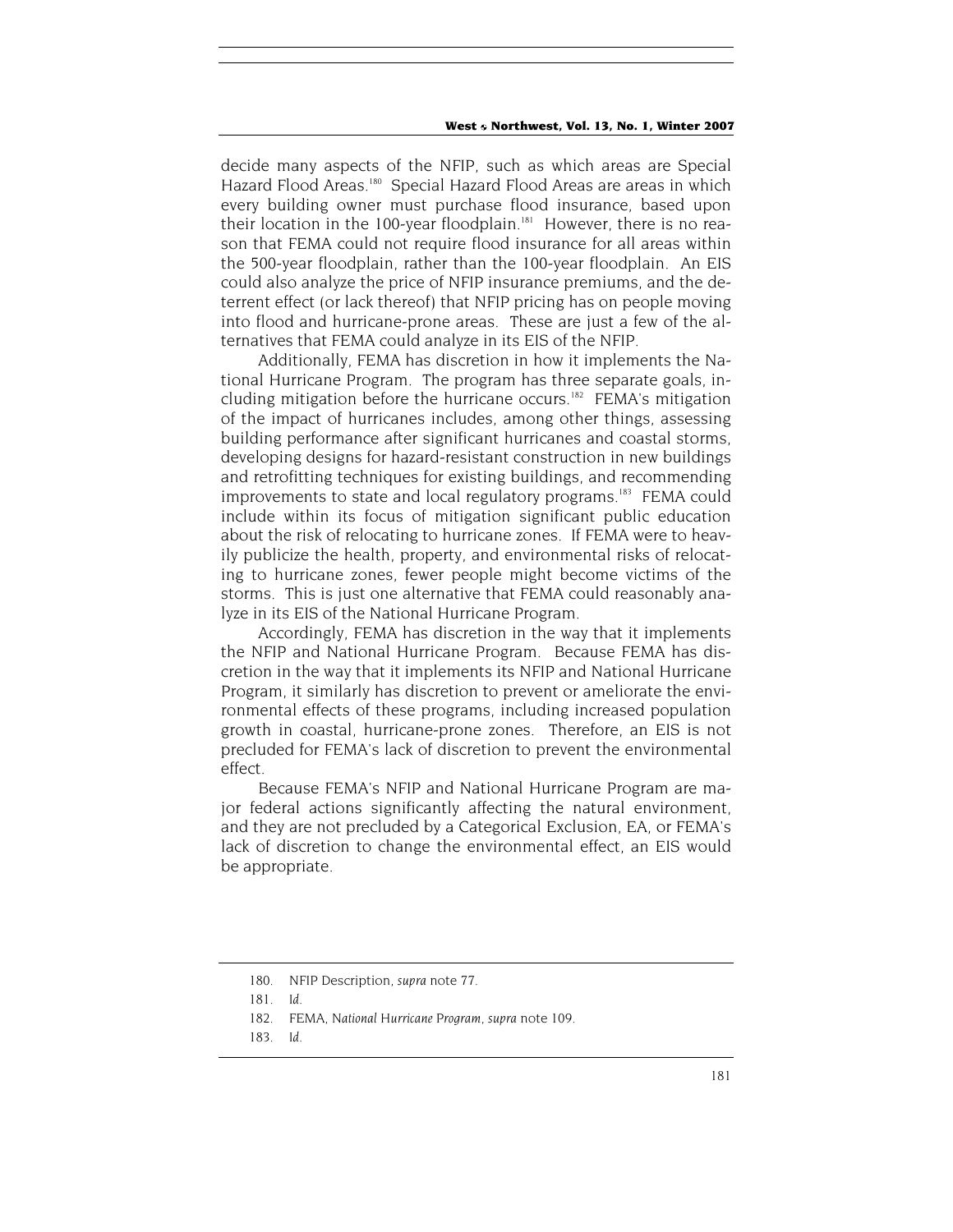## **C. Preparation of an EIS Would Fulfill the Purpose of NEPA**

NEPA articulates two purposes behind the preparation of an EIS. First, an EIS is meant to improve agency decision-making<sup>184</sup> by ensuring that all environmental impacts are discovered and considered before resources are committed.<sup>185</sup> Second, an EIS makes all of the pertinent information available to citizens and other affected parties who might help in the decision-making process.<sup>186</sup>

## **1. An EIS Would Allow for the Analysis of Environmental Impacts Before Resources Are Irretrievably Committed**

Congress intended NEPA to improve decision-making by facilitating a rational discussion of the environmental impacts of an action before the action occurs. Applying the "rule of reason" approach, the preparation of an EIS would improve FEMA's decision-making. Currently, FEMA has irretrievably committed resources by promising the American people that FEMA will always be there to react to a hurricane. In essence, the American people have relied on the notion that FEMA will always protect them from hurricanes. FEMA's programs now operate to mitigate the impacts of disasters, after the disaster occurs. Instead, an EIS would allow for an open and thorough analysis of the environmental risks associated with FEMA disaster planning. FEMA could accordingly craft its program with an understanding of the environmental hazards of its actions.

According to the theory of moral hazard, people are more likely to assess the risks of moving into a hurricane zone, if they know that they *alone* are responsible for the costs of a hurricane. People tend to increase certain behaviors if another party is partially or fully bearing the cost of risky behavior. In the case at hand, the benefits of living in a coastal area might still outweigh the costs of living in a hurricane zone, even if FEMA's disaster programs did not exist. However, the presence of FEMA's disaster programs ensures that most people never truly weigh the full costs and benefits of living in a hurricane zone.

FEMA's programs fall directly into the theory of moral hazard. People continue to move into hurricane zones, assuming that FEMA will provide flood insurance and responses to hurricanes, no matter what the cost to the human or natural environment.

Once a hurricane occurs, there is no way to assess the risks of FEMA's NFIP and National Hurricane Program, because the emergency situation demands that those plans be executed. This type of

<sup>184. 40</sup> C.F.R. § 1500.1 (2005).

<sup>185</sup>*. Methow Valley Citizens Council*, 490 U.S. at 349.

<sup>186</sup>*. Id*.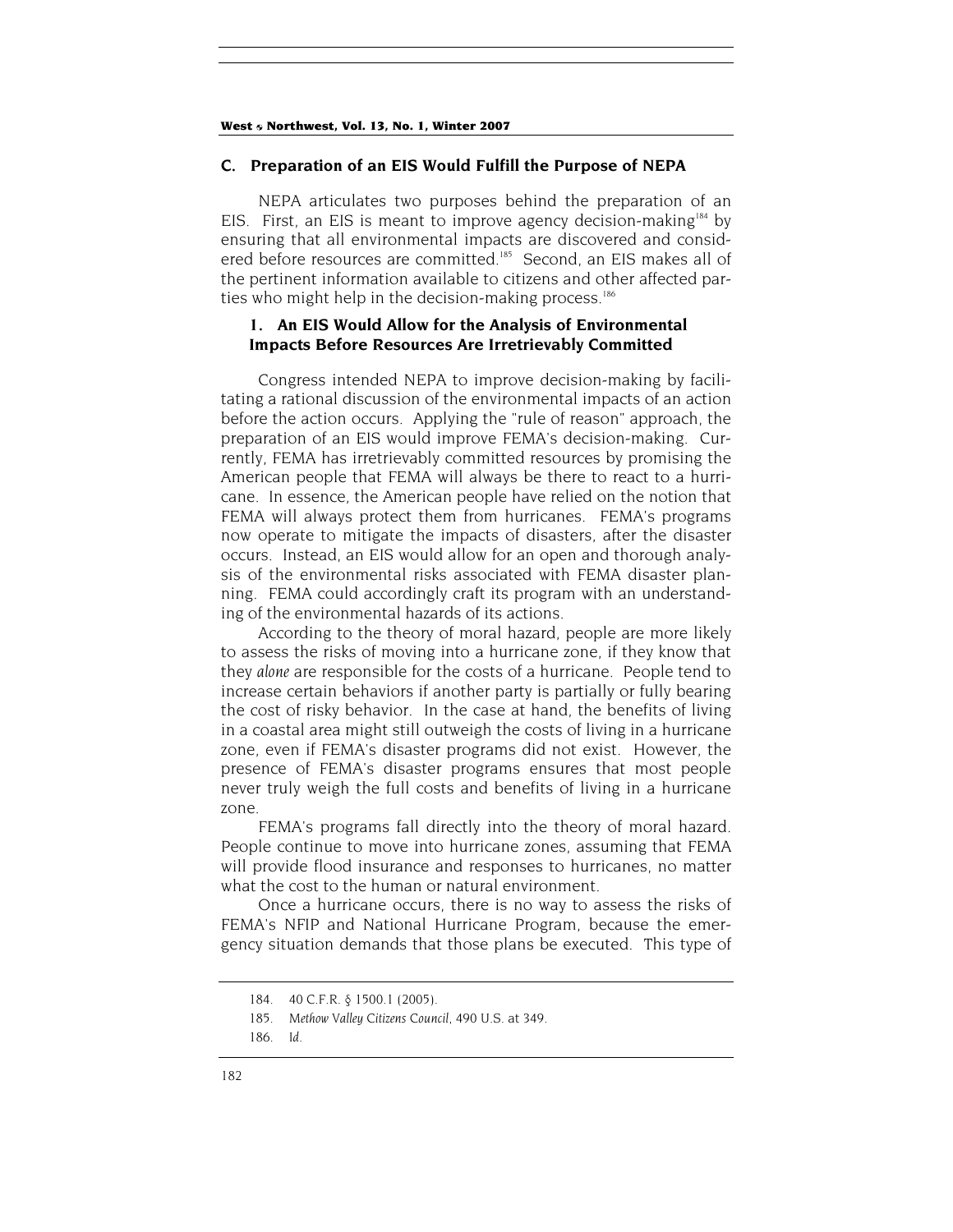commitment of resources without prior analysis is exactly what Congress intended to avoid with NEPA.

Instead, FEMA should complete a full EIS analyzing the environmental impacts of the current implementation of the NFIP and the National Hurricane Program. As stated above, one indirect effect of these programs is to encourage people to move into these areas. More people results in more houses, cars, boats, electronics, and other possessions that must be cleaned up after a devastating hurricane. Additionally, strong hurricanes can result in the release of millions of gallons of toxic waste into the environment, simply from household chemicals that many people use every day.

Preparation of an EIS would not necessarily mandate that FEMA change its actions under the NFIP and the National Hurricane Program, because NEPA does not require an agency to take the most environmentally sound option. Instead, the preparation of an EIS would ensure that FEMA has adequately analyzed the environmental risks of encouraging population growth in coastal areas, and made its decision with a full awareness of the risks.

## **2. Preparation of an EIS Would Inform the Public of the Environmental Impacts of Disaster Funding**

Congress also intended NEPA to act as tool for disseminating information. The preparation of an EIS would allow for public input into FEMA's decision-making process. It would ensure that those affected by FEMA's plan, including people living in hurricane areas, people deciding whether to move into hurricane zones, and people who want to protect coastal areas, would have a voice in the decision.

Additionally, with adequate information the public can put pressure on FEMA to improve its programs. Along with a full analysis of the environmental risks and the cost to taxpayers of FEMA's current plan, the public would be given an opportunity to make suggestions for improvement. Regardless of whether the public actually requests a change to FEMA's programs, the information in an EIS would fulfill Congress' intent that the public be informed of environmental impacts.

## **Conclusion**

Living and working in hurricane-prone areas can have significant — although not fully recognized — costs to the human and natural environment. A FEMA-prepared EIS would help to rationally analyze these costs before another catastrophic hurricane such as Hurricane Katrina.

The public deserves an analysis of the risks of living in hurricane-prone zones, as well as the actions necessary to reduce the im-